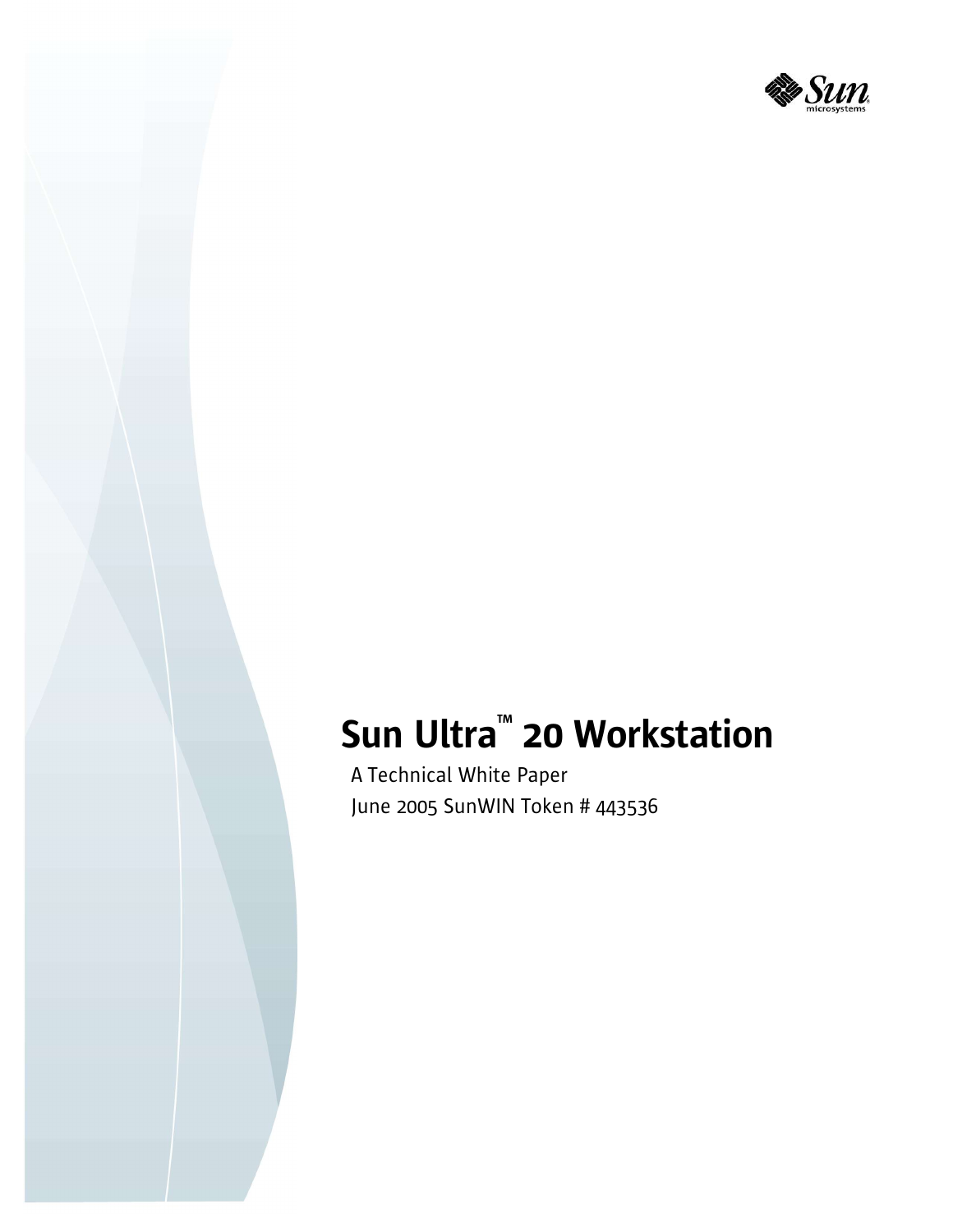© 2005 Sun Microsystems, Inc., 4150 Network Circle, Santa Clara, CA 95054 USA

All rights reserved.

This product or document is protected by copyright and distributed under licenses restricting its use, copying, distribution, and decompilation. No part of this product or document may be reproduced in any form by any means without prior written authorization of Sun and its licensors, if any. Third-party software, including font technology, is copyrighted and licensed from Sun suppliers.

Parts of the product may be derived from Berkeley BSD systems, licensed from the University of California.

Sun, Sun Microsystems, the Sun logo, and Sun Fire are trademarks, registered trademarks, or service marks of Sun Microsystems, Inc. in the U.S. and other countries.

UNIX is a registered trademark in the United States and other countries, exclusively licensed through X/Open Company, Ltd.

All SPARC trademarks are used under license and are trademarks or registered trademarks of SPARC International, Inc. in the U.S. and other countries. Products bearing SPARC trademarks are based upon an architecture developed by Sun Microsystems, Inc.

The OPEN LOOK and Sun™ Graphical User Interface was developed by Sun Microsystems, Inc. for its users and licensees. Sun acknowledges the pioneering efforts of Xerox in researching and developing the concept of visual or graphical user interfaces for the computer industry. Sun holds a non-exclusive license from Xerox to the Xerox Graphical User Interface, which license also covers Sun's licensees who implement OPEN LOOK GUIs and otherwise comply with Sun's written license agreements.

RESTRICTED RIGHTS: Use, duplication, or disclosure by the U.S. Government is subject to restrictions of FAR 52.227-14(g)(2)(6/87) and FAR 52.227-19(6/87), or DFAR 252.227-7015(b)(6/95) and DFAR 227.7202-3(a). DOCUMENTATION IS PROVIDED "AS IS" AND ALL EXPRESS OR IMPLIED CONDITIONS, REPRESENTATIONS AND WARRANTIES, INCLUDING ANY IMPLIED WARRANTY OF MERCHANTABILITY, FITNESS FOR A PARTICULAR PURPOSE OR NON-INFRINGEMENT, ARE DIS-CLAIMED, EXCEPT TO THE EXTENT THAT SUCH DISCLAIMERS HELD TO BE LEGALLY INVALID.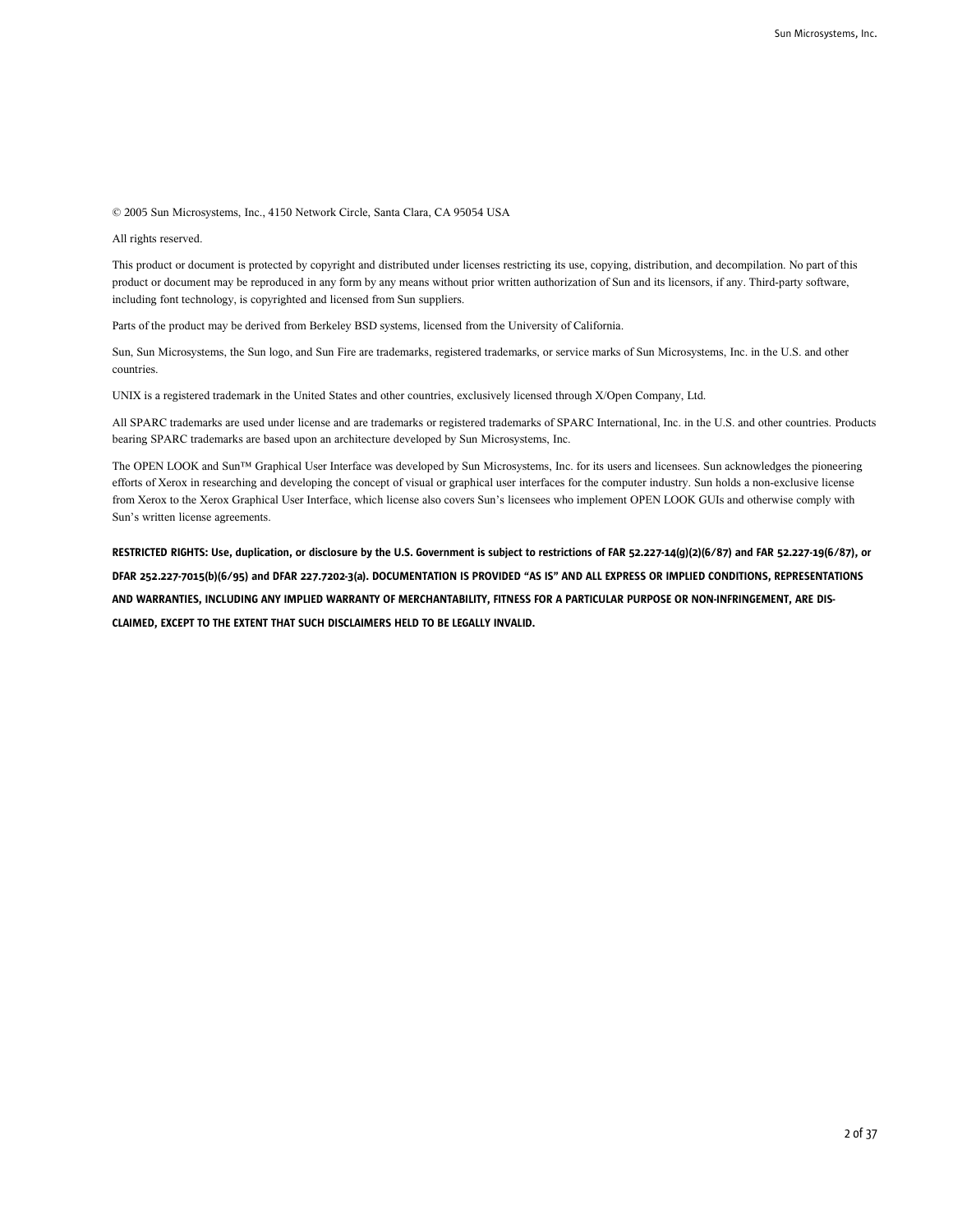## **Table of Contents**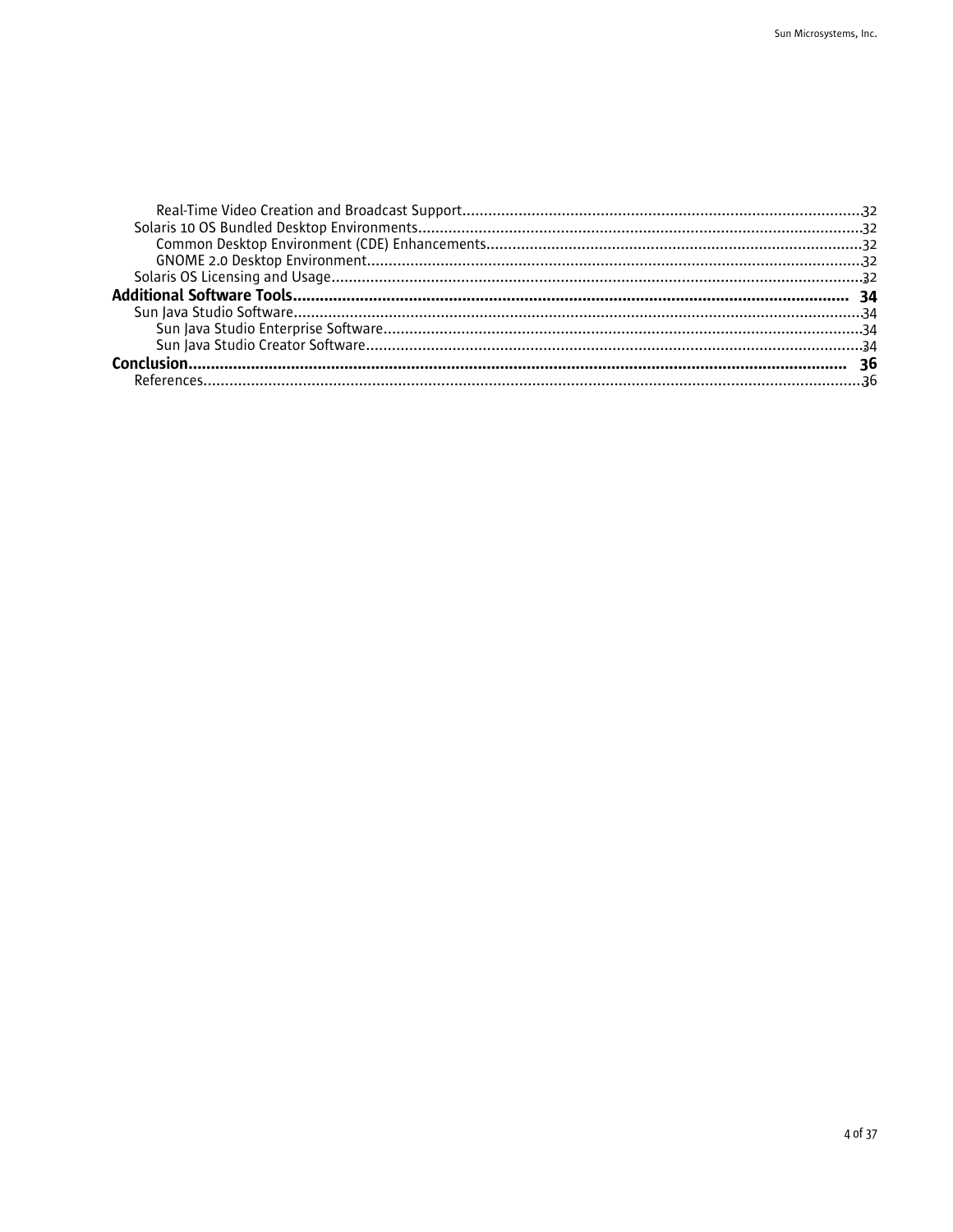## Chapter 1 Introduction

While faster processors, larger memory, and powerful graphics are fundamental requirements for workstations, users are also demanding a low-cost, solution-based approach wrapped around a standards-based technology. The Sun Ultra $^{\text{\tiny m}}$ 20 Workstation, which leverages the AMD Opteron™ processor with Direct Connect Architecture based on AMD64 technology, provides multiple operating system choices and leading nVidia graphics, delivers a platform that offers flexibility and performance in a cost-effective package with solutions to benefit customers across the board.

#### About this Document

This document describes the Sun Ultra 20 Workstation key features, system architecture, graphics options, environmental and regulatory compliance, and key software components. Before reading this document, you may want to also review the following documents relating to the Sun Ultra 20 Workstation:

- Ultra 20 Datasheet
- Ultra 20 Sun Services Datasheet
- Ultra 20 Just the Facts
- Ultra 20 Customer Presentation
- Workstation Beat Sheet: Ultra 20 vs. HP, Dell and IBM Pentium 4-based Workstations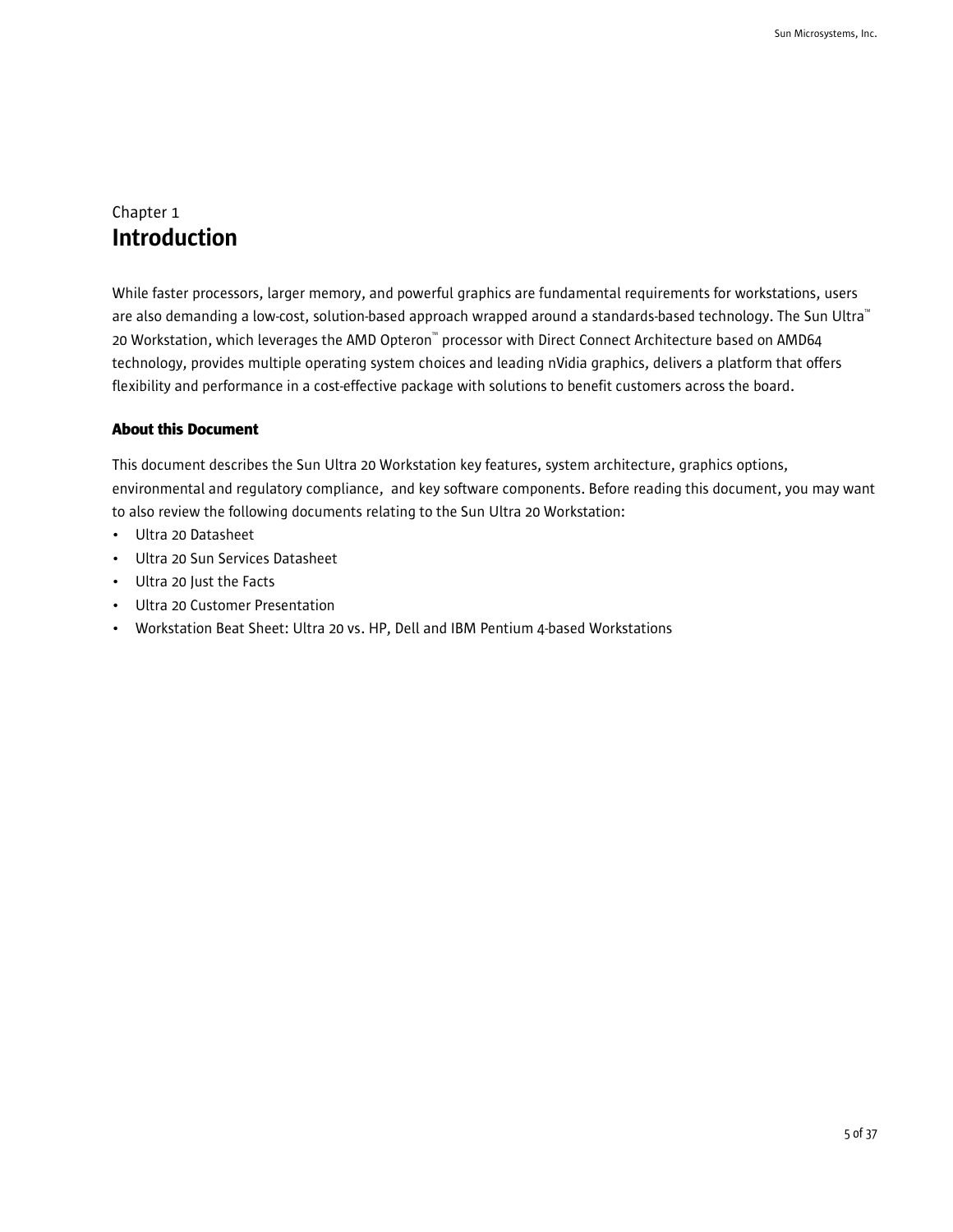## Chapter 2 Sun Ultra 20 Workstation Overview

#### Ultra Conservative on Price, Ultra Liberal on Performance

The Sun Ultra 20 Workstation is a single-socket, AMD Opteron™ processor-based workstation (a dual-core configuration will be available in the near future) with a powerful suite of Java developer tools. It supports multiple operating systems and comes with the Solaris<sup>™</sup> 10 Operating System pre-installed. The Ultra 20 Workstation is suitable for compute-intensive and visualization applications in software development, EDA (electronic design automation), and MCAD (mechanical computer-aided design). The single, AMD Opteron processor based on the x86-64 architecture provides high performance with support for both 32-bit and 64-bit operating systems and applications, offering the highest degree of flexibility for customers who want to run existing 32-bit operating systems and applications and still be able to gracefully migrate to the next-generation 64-bit operating systems and applications when they are ready. In addition, a three-year base warranty and next-business-day support mean that the Sun Ultra 20 Workstation offers competitive total cost of ownership (TCO) for workstations with a great return on investment (ROI).



*Figure 2-1: Sun Ultra 20 Workstation*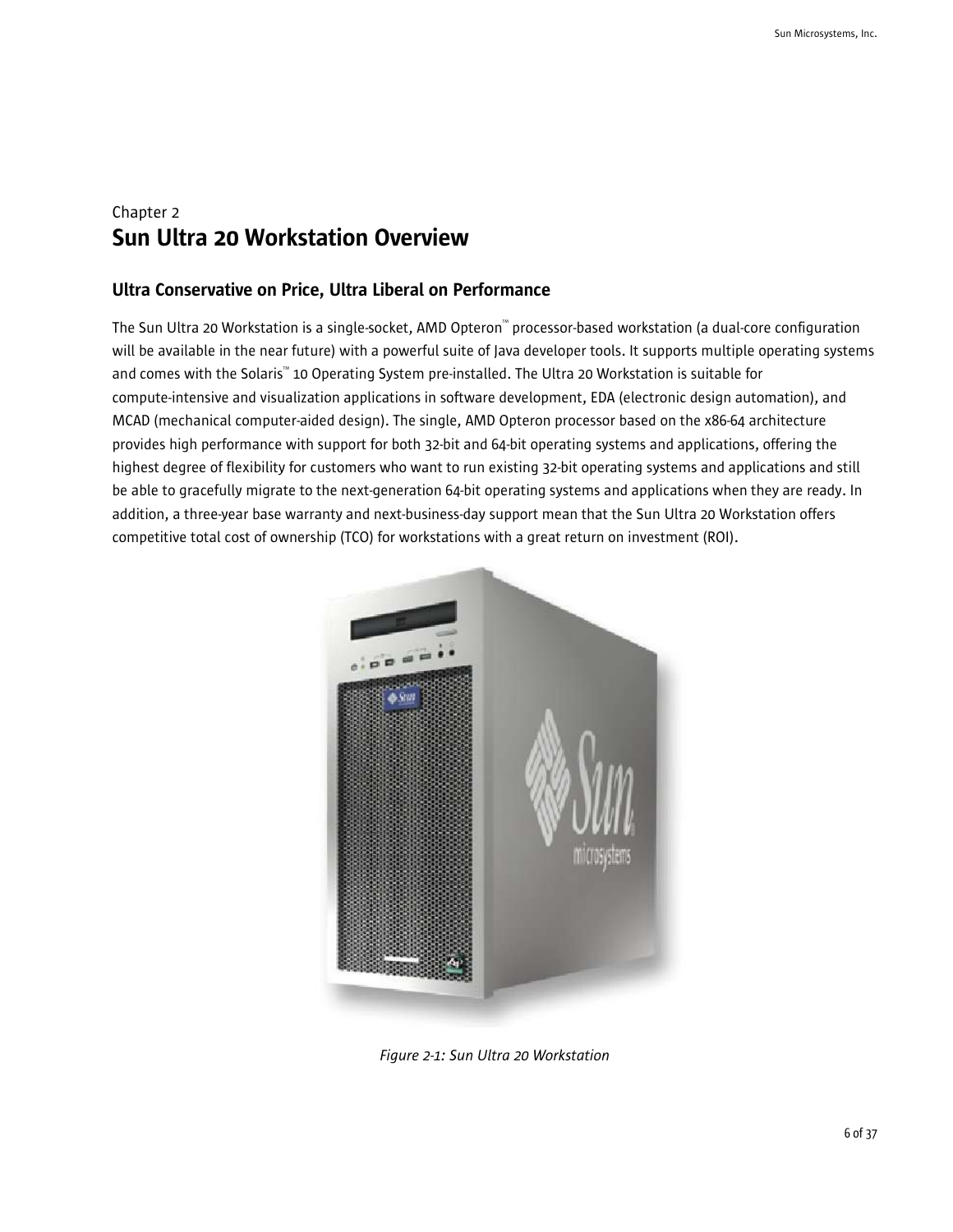#### Target Users and Markets

The Sun Ultra 20 Workstation is designed to provide blazing performance, reliability, and scalability for the widest range of users and markets in Sun's history. With the new workstations, Sun has delivered a platform that offers flexibility and performance in cost-effective packages. The entry-level, single-socket workstation is ideal for the following users and markets:

- Software development
- General and higher education
- **Government**
- Semiconductor manufacturers
- MCAD
- EDA
- Automobile
- **Aerospace**

#### Key Features

The Sun Ultra 20 Workstations are solidly built to Sun's renowned quality specifications and come from the factory with a robust set of desktop workstation features, including:

- PCI-Express Graphics. The Sun Ultra 20 Workstation is the first-ever workstation from Sun to utilize PCI-Express graphics. PCI-Express is the best input/output implementation update in a decade. Effectively replacing PCI, and AGP, this third-generation I/O interconnect standard doubles the bandwidth of AGP 8x.
- **High-Density, High-Performance, Reliable Internal Storage.** The Sun Ultra 20 Workstation will be the first single-processor workstation from Sun to reach half a terabyte of internal storage. Utilizing Serial ATA (SATA) for density, the Sun Ultra 20 Workstation can accommodate up to two internal 250 GB drives for a total capacity of 500 GB. Utilizing RAID 0\* for high performance, the Sun Ultra 20 Workstation delivers very high transfer rate. Utilizing RAID 1\* for redundancy, the Sun Ultra 20 Workstation safeguards data for mission-critical applications.
- **High-performance, high-throughput, single-processorworkstation.** The Sun Ultra 20 Workstation is one of the the highestperformance single-socket workstations for both 64-bit and 32-bit x64 applications. To provide such high levels of performance, the Sun Ultra 20 Workstation is built with a robust set of workstation features, including:
	- Support for one AMD Opteron<sup>™</sup> processor with HyperTransport™ technology and an integrated 128-bit memory controller
	- Support for up to 4 GB of unbuffered ECC memory
	- High bandwidth memory subsystem with error correction
	- Gigabit Ethernet
	- Three PCI-Express expansion slots: 2 x1 and 1 x16
	- Four 33MHz/32-bit slots that enable expansion, such as Ultra320 SCSI, additional Gigabit Ethernet adapters, etc.
	- Expandable, high-performance storage options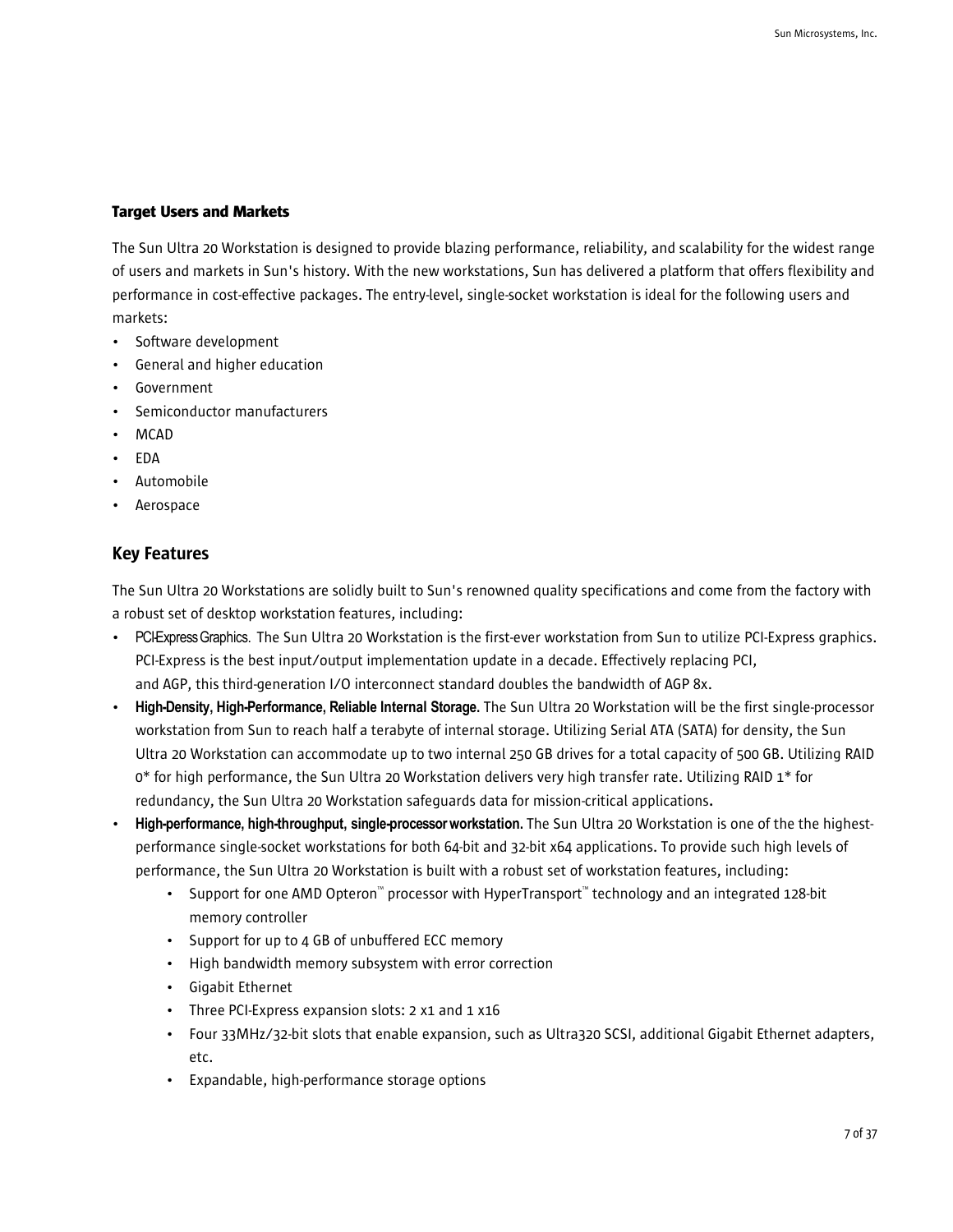• **World-classbenchmarks.** The Sun Ultra 20 Workstation intends to demonstrate world-class benchmarks on SPECintRate2000, SPECfpRate2000, SPECviewperf, Stream (memory bandwidth), as well as EDA and MCAD benchmarks.

\*The Sun Ultra 20 Workstation has been tested on Windows XP Professional and Windows XP Professional x64 only.

#### Feature Comparison

Table 2-1 describes the main features offered by the Sun Ultra 20 Workstation.

| <b>Features</b>              | <b>Sun Ultra 20 Workstation Features</b>                                                                              | Sun Java Workstation W1100z                                                                          | Sun Blade 1500                                           |
|------------------------------|-----------------------------------------------------------------------------------------------------------------------|------------------------------------------------------------------------------------------------------|----------------------------------------------------------|
| Processor                    |                                                                                                                       |                                                                                                      |                                                          |
| Number of Processor(s)       | <b>One</b>                                                                                                            | One                                                                                                  | One                                                      |
| Processor Type               | AMD Opteron 100 Series Processor                                                                                      | AMD Opteron 100 Series Processor Sun UltraSPARC IIIi CPU                                             |                                                          |
| Front Side Bus               | HyperTransport" (8 GB/s per link)                                                                                     | HyperTransport (6.4 GB/s per link) J-Bus (128-bit @ 167MHz)                                          |                                                          |
| Memory                       |                                                                                                                       |                                                                                                      |                                                          |
| Size                         | 4GB @ PC3200                                                                                                          | Up to 8 GB @ PC3200                                                                                  | 8GB @ PC2100                                             |
| # of expansion slots         | Seven (4 PCI and 3 PCIe)                                                                                              | Six (5 PCl and 1 AGP)                                                                                | Four                                                     |
| Type                         | Un-buffered ECC (1GB, 512MB) or non- Registered ECC<br>ECC (256MB) DIMMs only                                         |                                                                                                      | Registered ECC DIMMS only                                |
| <b>Graphics Accelerators</b> |                                                                                                                       |                                                                                                      |                                                          |
|                              | ATI Entry 2-D (on-board)<br>$\bullet$<br>nVidia NVS280 PCI-Express<br>$\bullet$<br>nVidia FX1400                      | nVidia Quadro NVS280<br>nVidia FX500<br>nVidia FX1100<br>nVidia FX3000<br>nVidia FX4000<br>$\bullet$ | <b>Sun XVR-100</b><br>Sun XVR-600<br><b>Sun XVR-1200</b> |
| Networking                   | On-board 1 x Gigabit Ethernet                                                                                         | Gigabit Ethernet                                                                                     | On-board 1 x Gigabit Ethernet                            |
| <b>Optical Drives</b>        | DVD-ROM (Option)<br>DVD Dual (Option)                                                                                 | DVD-ROM/CD-RW Standard<br>$\bullet$<br>(DVD +/- R/RW Optional)                                       | DVD-ROM (Standard)                                       |
| <b>Floppy Disk Drive</b>     | None                                                                                                                  | None                                                                                                 | None                                                     |
| Smart Card Reader            | None                                                                                                                  | None                                                                                                 | One                                                      |
| Hard disk drives             |                                                                                                                       |                                                                                                      |                                                          |
| Drive Type                   | <b>SATA</b>                                                                                                           | Ultra ATA-100                                                                                        | <b>IDE</b>                                               |
| # Drives Supported           | Two                                                                                                                   | Two                                                                                                  | Two                                                      |
| Maximum Size                 | 500 GB (80, 250 GB)                                                                                                   | 160 GB (80 GB)                                                                                       | 160 GB (80 GB)                                           |
| Connection Type              | X-Option card (X9265A) for SCSI<br>support. No SCSI disk drives will be<br>sold with the Sun Ultra 20<br>Workstation. | <b>IDE</b>                                                                                           | SCSI                                                     |
| RAID 0/1*                    | Yes                                                                                                                   | None                                                                                                 | None                                                     |

*Table 2-1: Sun Ultra 20 Workstation Features Comparison.*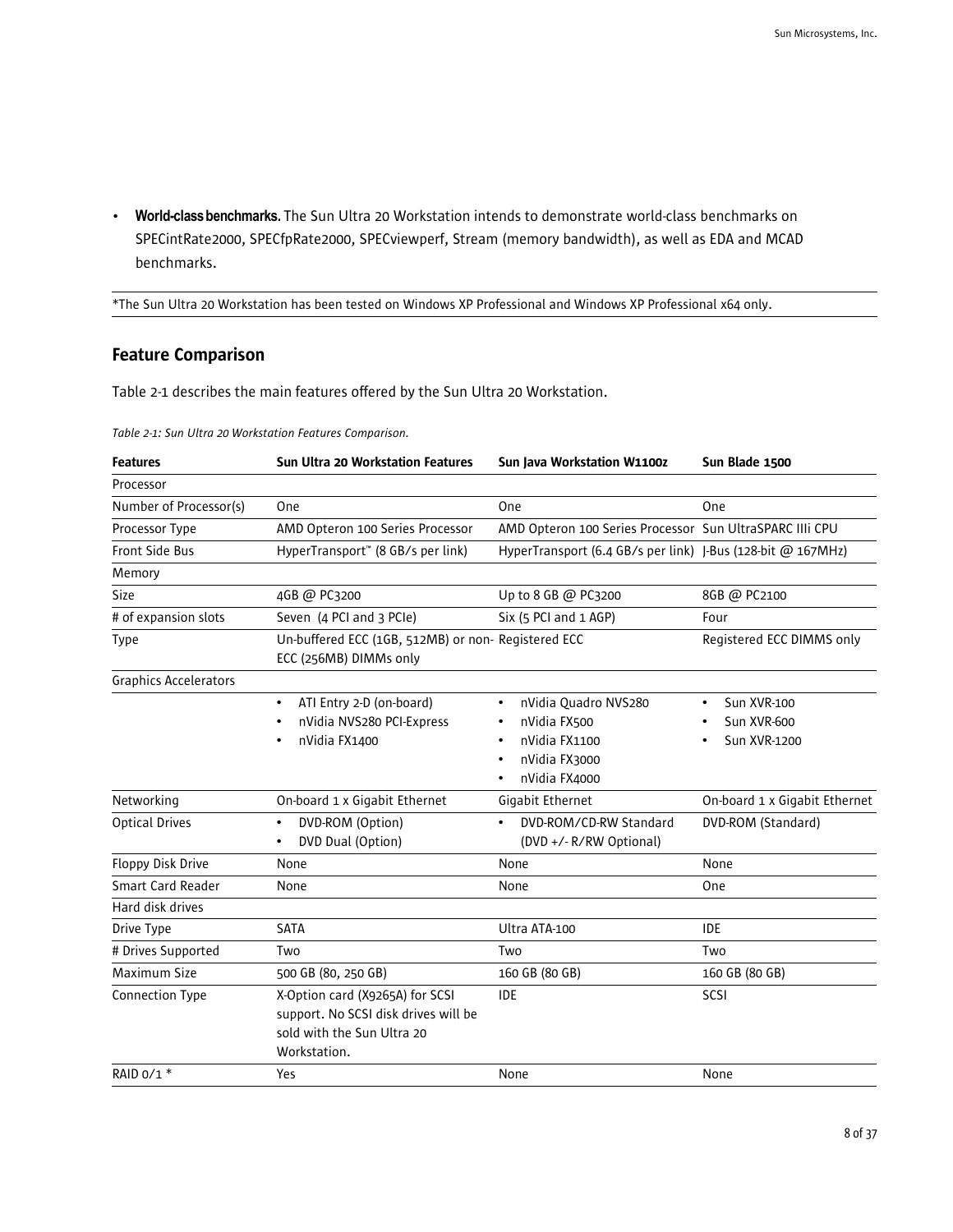| <b>Features</b>                   | Sun Ultra 20 Workstation Features                                                                                                                                                                                                                                                                                                                                                                                             | Sun Java Workstation W1100z                                                                           | Sun Blade 1500                                                                                              |
|-----------------------------------|-------------------------------------------------------------------------------------------------------------------------------------------------------------------------------------------------------------------------------------------------------------------------------------------------------------------------------------------------------------------------------------------------------------------------------|-------------------------------------------------------------------------------------------------------|-------------------------------------------------------------------------------------------------------------|
| FireWire/USB Ports                | Two / Six                                                                                                                                                                                                                                                                                                                                                                                                                     | Two /Six                                                                                              | None /Seven                                                                                                 |
| Audio                             | AC '97                                                                                                                                                                                                                                                                                                                                                                                                                        | AC '97                                                                                                | AC '97                                                                                                      |
| Parallel/Serial                   | None                                                                                                                                                                                                                                                                                                                                                                                                                          | None                                                                                                  | One parallel / one serial                                                                                   |
| PCI-Express slots                 | One full-length @ x16<br>Two full-length @ x1                                                                                                                                                                                                                                                                                                                                                                                 | None                                                                                                  | None                                                                                                        |
| 64-bit PCI slots (66 or<br>33MHz) | None                                                                                                                                                                                                                                                                                                                                                                                                                          | One PCI-X $@$ 133 MHz<br>Four PCI-X @ 100 MHz                                                         | One full-length @ 66MHz<br>Three full-length @ 33MHz                                                        |
| 32-bit PCI slots (33MHz)          | Four full-length                                                                                                                                                                                                                                                                                                                                                                                                              | None                                                                                                  | One full-length                                                                                             |
| O/S Validated by Sun              | Solaris 10 for x64<br>$\bullet$<br>Red Hat Enterprise Linux WS $v3 - v$<br>٠<br>32-bit<br>Red Hat Enterprise Linux WS $v3 - \cdot$<br>$\bullet$<br>64-bit<br>Red Hat Enterprise Linux WS v4 -<br>$\bullet$<br>32-bit<br>Red Hat Enterprise Linux WS v3 -<br>$\bullet$<br>64-bit<br>SuSE Linux Enterprise Server 9 -<br>٠<br>64-bit<br>32- and 64-bit Windows XP<br>٠<br>Professional (Sun Certified) -not<br>supported by Sun | Solaris 10<br>$\bullet$<br>Solaris 9 (4/03 or later)<br>RH Enterprise3 and SuSe9<br>Windows XP 32-bit | Solaris 8 (2/04 or later)<br>٠<br>Solaris 9 (9/04 or later)<br>Solaris Express 11/04 for<br>٠<br>Solaris 10 |

\*The Sun Ultra 20 Workstation has been tested on Windows XP Professional and Windows XP Professional x64 only.

#### External View of the Sun Ultra 20 Workstation

#### Front View

Figure 2-2 shows the front view of the Sun Ultra 20 Workstation. The CD-RW/DVD-ROM always occupies the first external drive bay. The cooling system uses low-noise fans with fan speed controlled by monitoring multiple component temperatures. Structure-borne vibration and acoustic noise is minimized by rigid chassis design and control of disk drive vibrations.

The Ultra 20 Workstation front panel contains the power button and power LED as well as convenient attachment to external portable hard drives or video cameras via two USB 2.0 connectors and two IEEE 1394a (FireWire) connectors. An input for a microphone and an output for headphones are also included.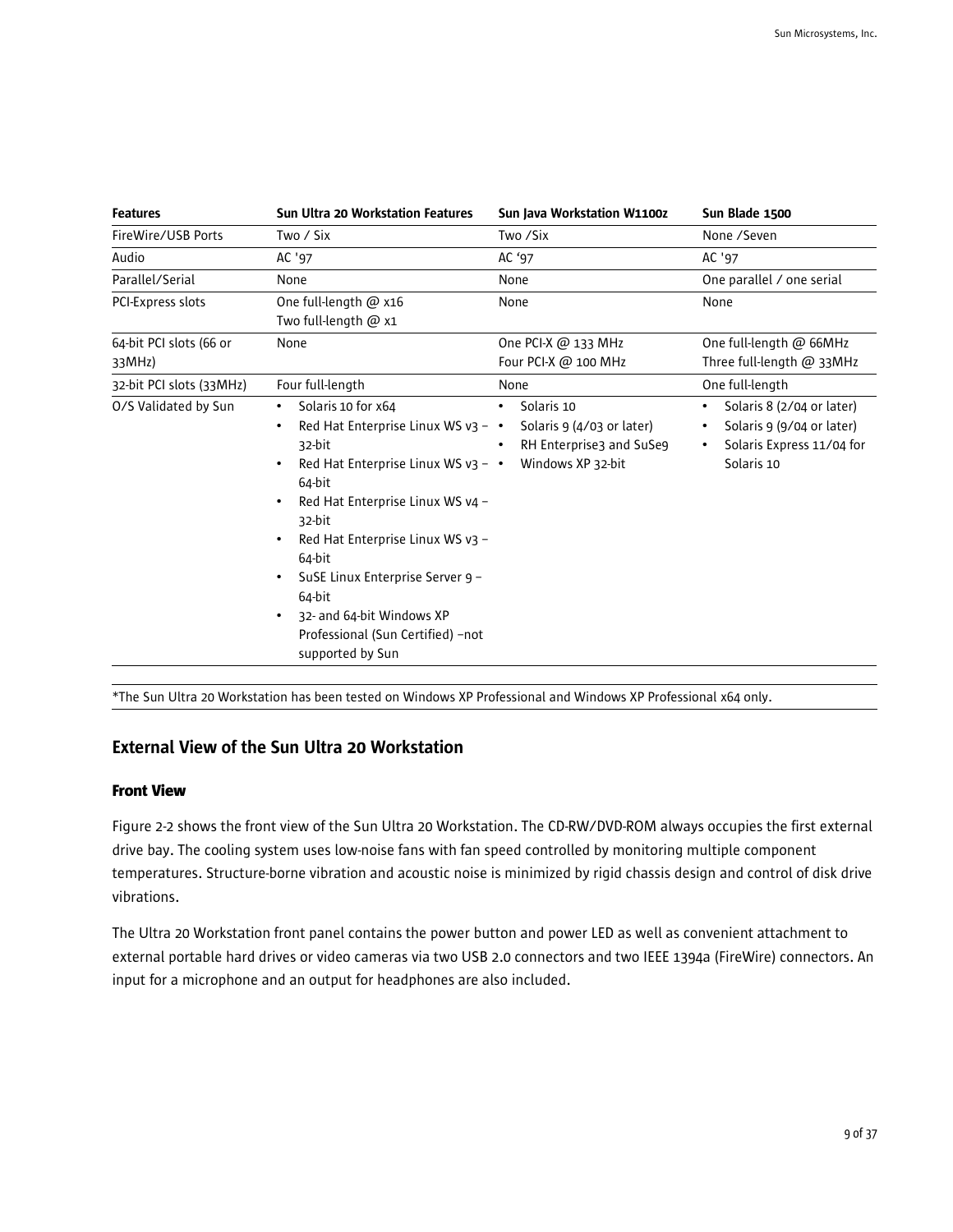

*Figure 2-2: Sun Ultra 20 Workstation—Front View*

#### Rear View

Figure 2-3 shows the rear view of the Sun Ultra 20 Workstation.

Starting from the top of the chassis, the Sun Ultra 20 Workstation provides a VGA connector for the on-board Rage XL PCI graphics controller, followed by the remaining audio connectors (audio out, audio in, microphone in). Finally, one RJ-45 Gigabit Ethernet port is stacked above two sets of two USB 2.0 ports.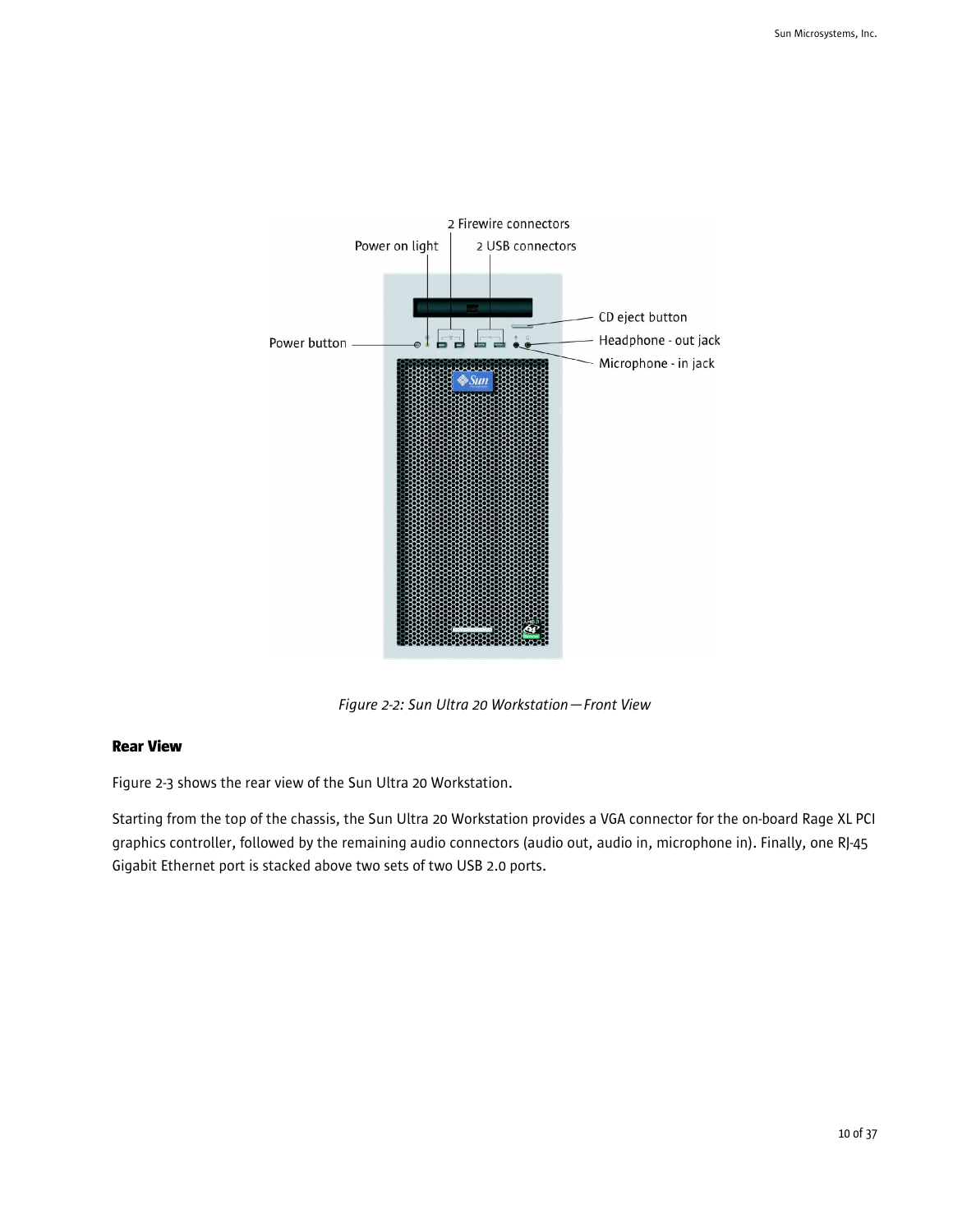

*Figure 2-3: Sun Ultra 20 Workstation—Rear View*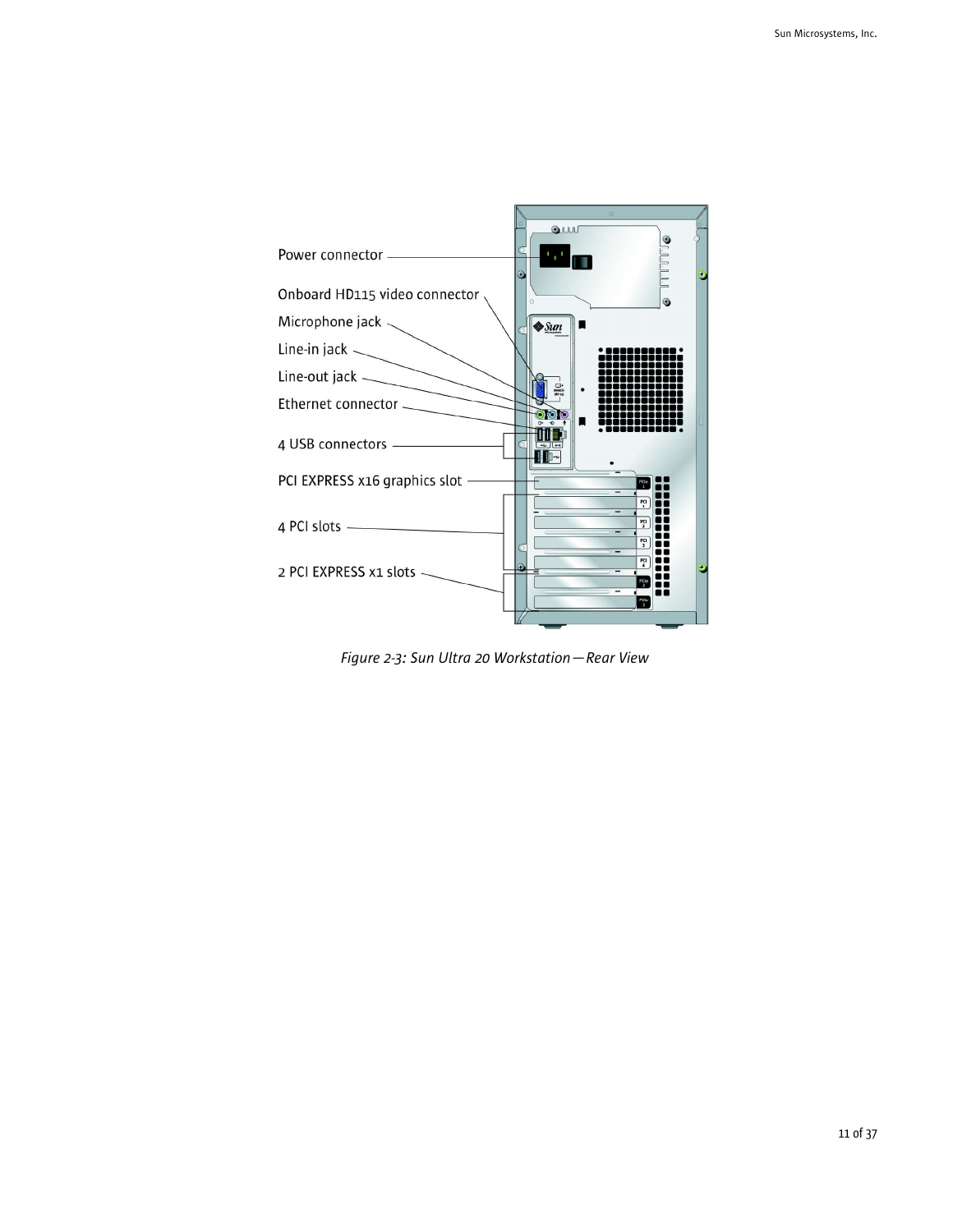## Chapter 3 Sun Ultra 20 Workstation System Architecture

This chapter describes the Sun Ultra 20 Workstation architecture in detail, including the motherboard and processor, memory subsystem, interconnects and ASICs, storage, and system I/O.

#### **Motherboard**

The heart of the new Sun Ultra 20 Workstation is the motherboard. Sun Ultra 20 Workstations are based on one AMD Opteron™ 100 series processor (1.8 GHz and higher). The main board provides the majority of the functionality common to all systems. Figure 3-1 illustrates the motherboard for the Sun Ultra 20 Workstation in a basic block diagram that represents the actual physical board layout of the CPUs, ASICs, sockets, interfaces, and connectors.



#### Ultra 20 Block Diagram

*Figure 3-1: Physical Layout Block Diagram of the Sun Ultra 20 Workstation Motherboard*

The Sun Ultra 20 Workstation motherboard PCBA is unique to the Sun Ultra 20 Workstation products, and need not conform to any specific form factor. However, for the purposes of this specification, it is ATX.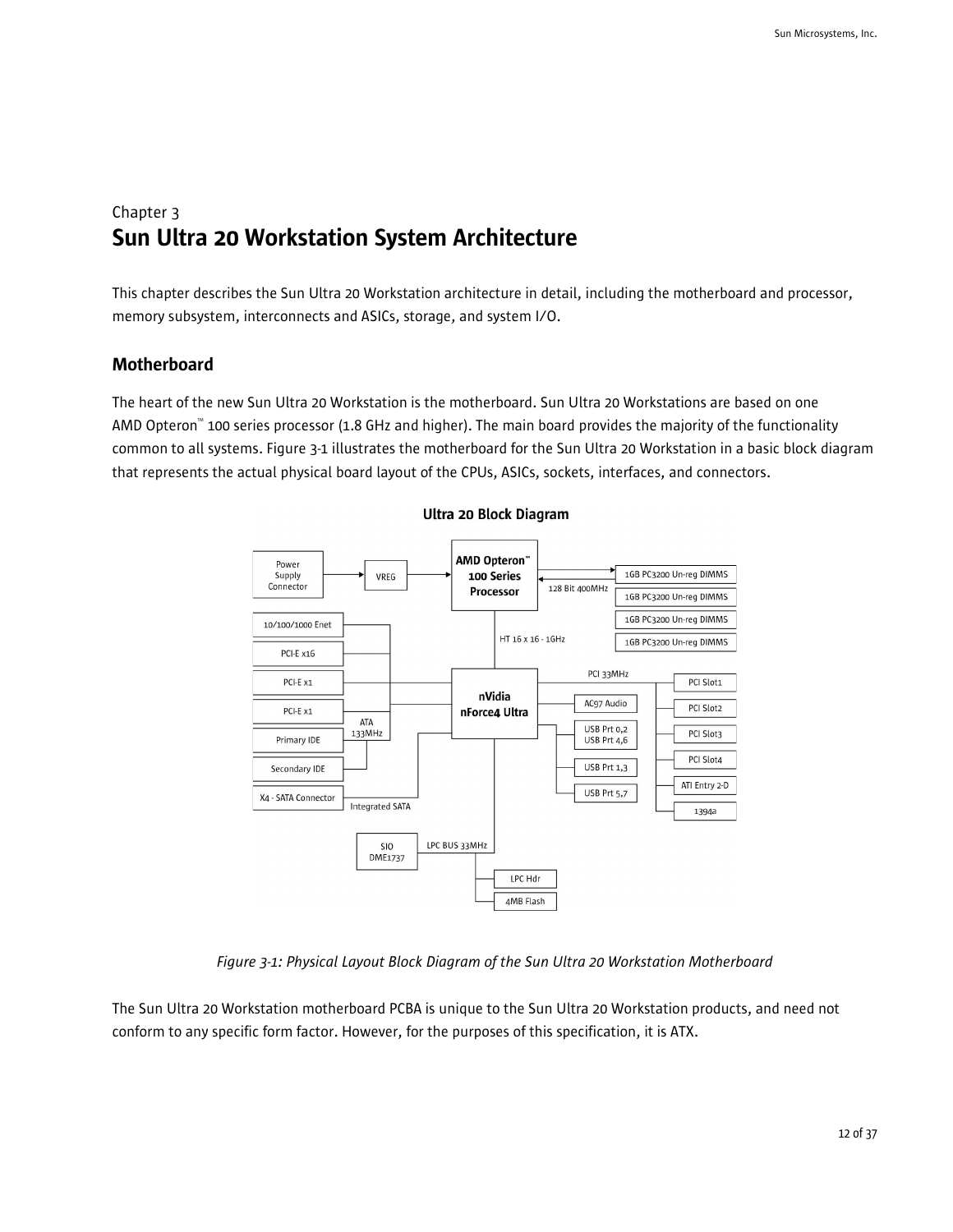#### Motherboard Features

The Sun Ultra 20 Workstation is powered by the AMD Opteron 100 series processor, which enables simultaneous 32-bit and 64-bit computing. The motherboard has the following features:

- Single high-performance single- or Dual-Core AMD Opteron processor
	- $\bullet$  One HyperTransport<sup>"</sup> technology link per processor
	- 100A VRM per processor
- Four unbuffered PC3200 DIMM slots supporting up to 4 GB of ECC memory
	- One bank (2 slots) with blue sockets (DIMMs should be installed in the blue sockets first)
	- One bank (2 slots) with black sockets

nVidia nForce04 Ultra core logic chipset provides a HyperTransport-to-PCI-Express bridging interface well as the following functionality:

- One PCI-Express X16 graphics slot (75W high-power)
- Two PCI-Express X1 expansion slots
- Four PCI 33 MHz 32 bit slots
- Two 1.5 GB/s SATA lanes for disk drives
- One ATAPI channel for CD/DVD
- One 10/100/1000-Base T Gigabit Ethernet port
- Two P1394a Firewire ports with 6-pin connectors
- Six USB 2.0a ports four connectors in back and two in front
- AC97 Audio
- Audio connector for optical drive
- Back panel connectors:
	- RJ45 Ethernet
	- Four USB 2.0a
	- Microphone, Audio-in, Audio-out connectors
	- 1394a 6-pin (unless both 1394 connectors are on front panel)
	- HD15 video display connector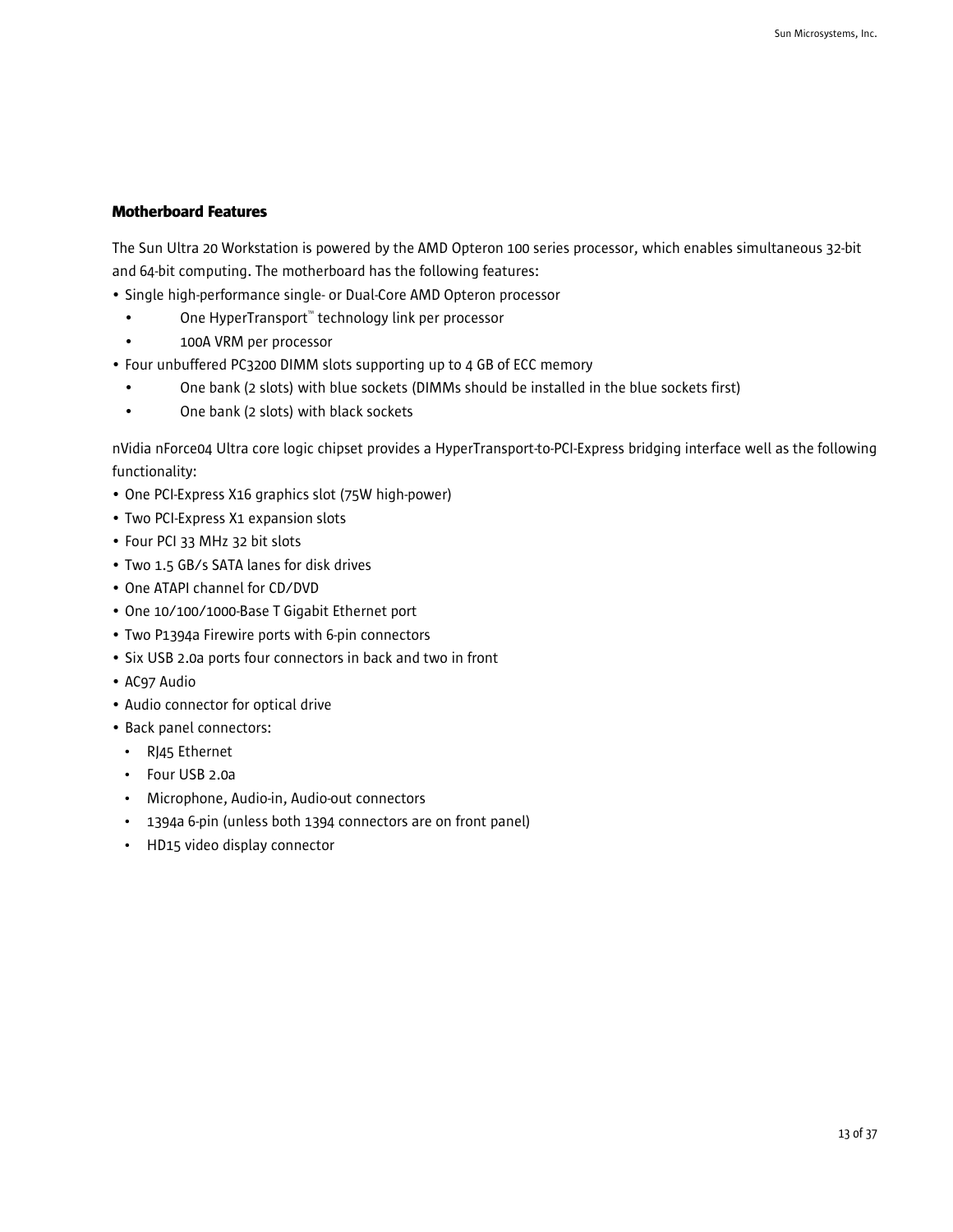

#### **Ultra 20 Archtectural Overview**

*Figure 3-3: Sun Ultra 20 Workstation Motherboard Architecture*

#### CPU Specifications

#### AMD Opteron<sup>™</sup> Processor with Direct Connect Architecture

Based on AMD64 technology with Direct Connect Architecture, the AMD64 Opteron processor addresses and helps reduce the real challenges and bottlenecks of system architectures by directly connecting:

- Memory to the CPU for optimizing memory performance
- I/O to the CPU for more balanced throughput and I/O
- CPUs to CPUs for more linear and symmetrical multiprocessing

#### AMD64 Technology

 $AMD64<sup>m</sup>$  technology allows end-users to run existing 32-bit applications and operating systems at peak performance while providing a migration path that is 64-bit capable. It is designed to enable 64-bit computing while remaining compatible with the vast x86 software infrastructure. The AMD64 technology Instruction Set Architecture (ISA) extends the existing x86 ISA and natively executes 32-bit code with no "emulation mode" to degrade performance. For 32-bit software that does not require immediate 64-bit implementations, AMD64 processor-based systems are designed to provide full application performance while continuing to improve with AMD64 platform performance enhancements.

Major enhancements over legacy x86 include:

• Sixteen 64-bit general-purpose integer registers that quadruple the general purpose register space available to applications and device drivers as compared to x86 systems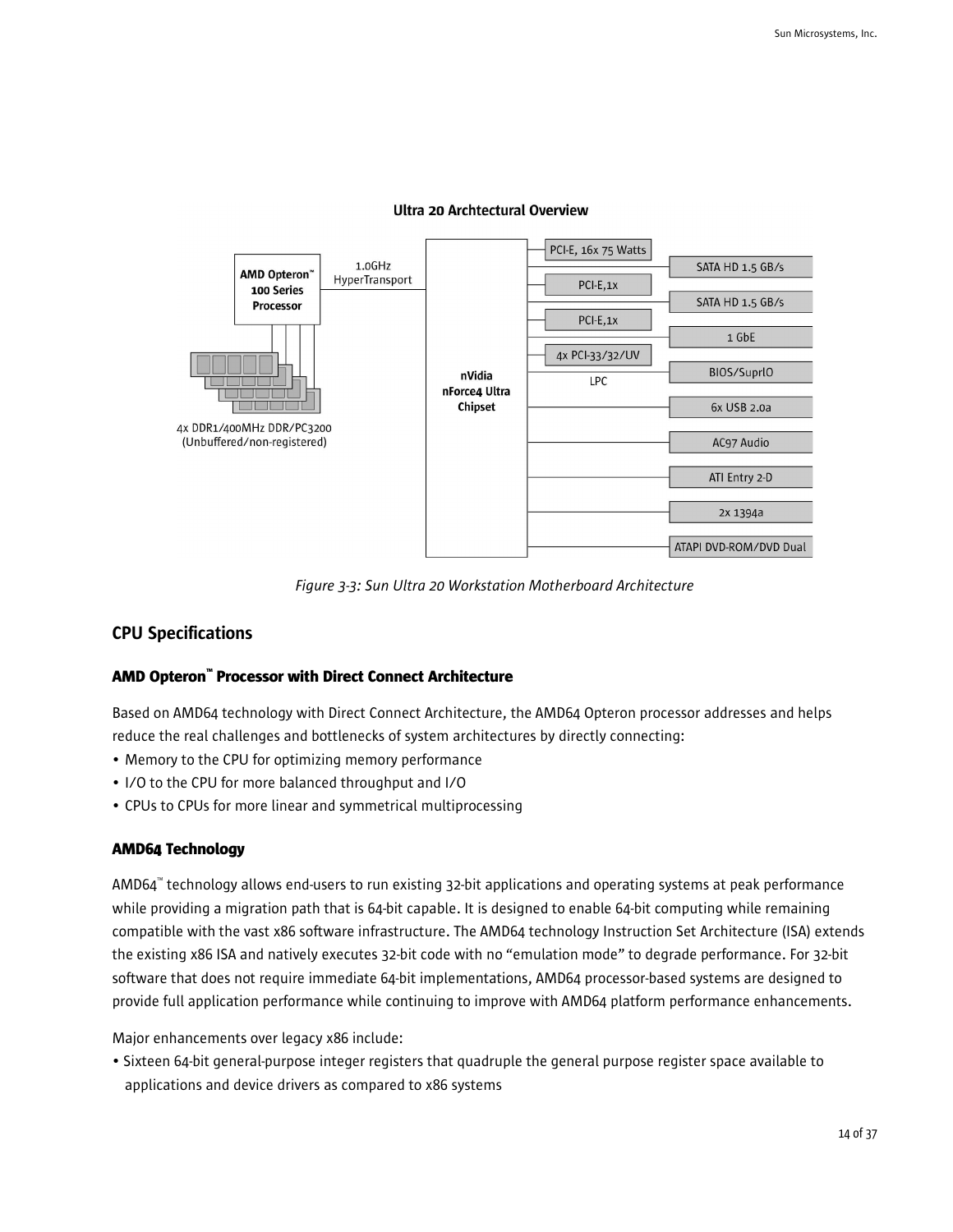- Sixteen 128-bit XMM registers for enhanced multimedia performance to double the register space of any current SSE/SSE2 implementation
- A full 64-bit virtual address space with 52 bits of physical memory addressing that can support systems with up to 4 petabytes of physical memory*—*65,535 times the amount of RAM supported by 32-bit x86 systems
- 64-bit operating systems to provide full, transparent, and simultaneous 32-bit and 64-bit platform application multitasking

<code>AMD64</code> technology-based processors include HyperTransport $^{\text{\tiny m}}$  technology and are designed for flexibility and scalability. HyperTransport technology provides links-based multiprocessing, simplifying the design of multiprocessor workstations and servers. Compatibility with x86 makes the AMD64 technology-based computing platform the first 64-bit platform designed to be compatible with mainstream PC applications while offering world-class performance, making it suitable for solutions ranging from consumer client PCs to high-performance clusters. The combination of flexibility and scalability directly addresses the broad range of capability and performance requirements IT professionals face today. More information about AMD64 technology is available at http://www.amd.com/opteron.



*Figure 3-4: AMD Opteron Processor Block Diagram*

#### CPU Packaging

 $\mathsf{AMD}\ \mathsf{Opteron}^{\mathsf{m}}$  processor packaging specifications include:

- 939-pin organic microPGA package
- 1.27 mm pin pitch
- 31 x 31 row pin array
- 40 mm x 40 mm organic substrate, C4 die attachment
- 16.5 mm x 11.3 mm die size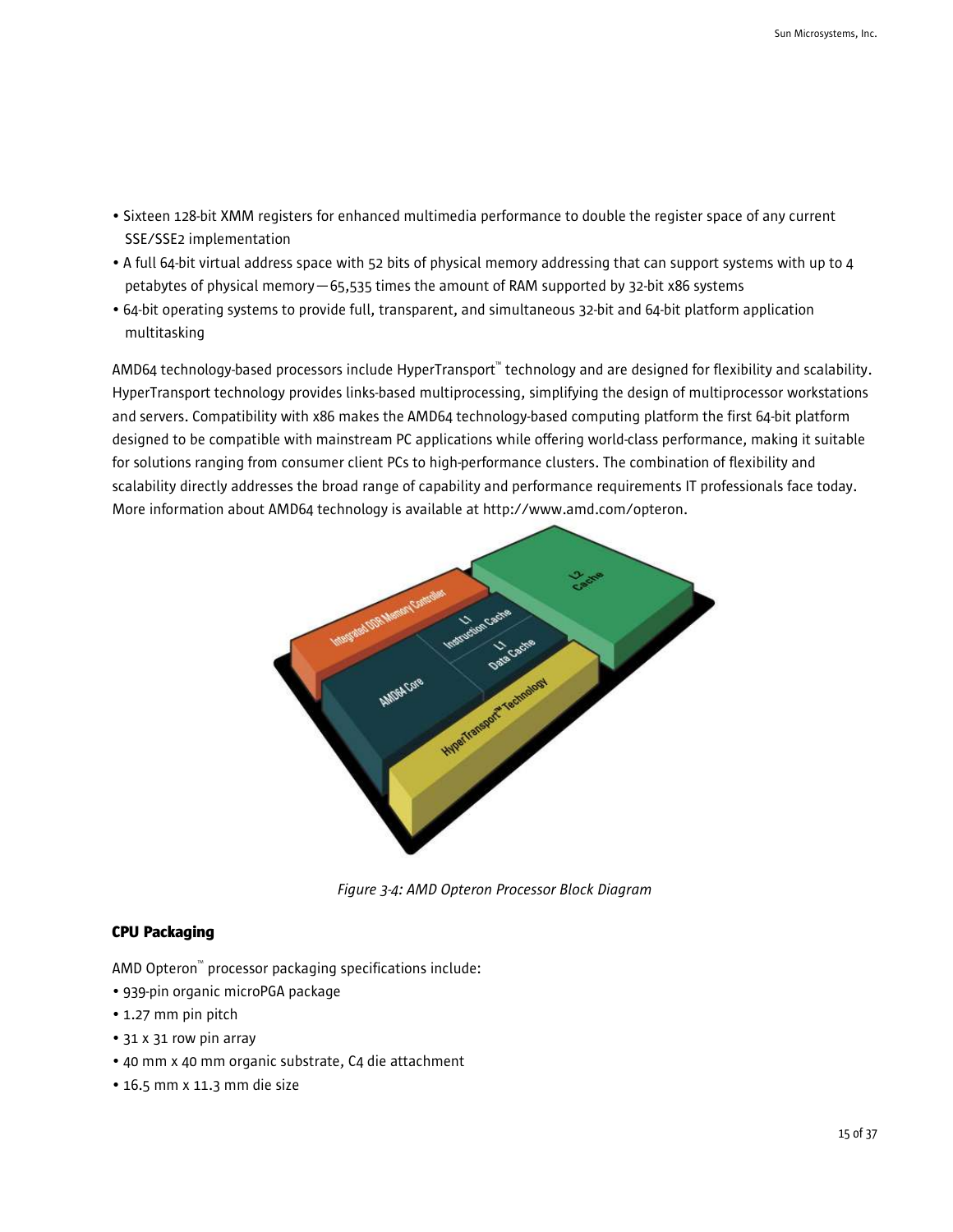#### Processor VRM

The CPU receives core voltage from an individual voltage regulator module (VRM). The VRM regulates the bulk 12 Volt supply to the value required by the CPU core, as specified by the VID code output by the CPU package. The processor VRM is integral to and physically located adjacent to the memory sub-system.

#### HyperTransport™ Technology

HyperTransport technology is a high-speed, low latency, point-to-point link designed to increase the communication speed between integrated circuits in computers, servers, embedded systems, and networking and telecommunications equipment. It provides significantly more bandwidth than current technologies. HyperTransport technology helps reduce the number of buses in a system, which can reduce system bottlenecks and enable today's faster microprocessors to use system memory more efficiently. HyperTransport technology provides:

- Scalable bandwidth interconnect between processors, I/O subsystems, and other chipsets
- Coherent HyperTransport links providing up to 24.0 GB/s peak bandwidth per processor
- Up to 8.0 GB/s bandwidth per link providing sufficient bandwidth for supporting new interconnects including DDR, InfiniBand, and 10G Ethernet
- Low power consumption (1.2 volts) to help reduce a system's thermal budget
- HyperTransport technology is designed to:
- Provide significantly more bandwidth than current technologies
- Use low-latency responses and low pin counts
- Maintain compatibility with legacy PC buses while being extensible to new SNA (Systems Network Architecture) buses.
- Appear transparent to operating systems and offer little impact on peripheral drivers.

#### Memory Interface

The AMD Opteron processor with Direct Connect Architecture incorporates an integrated memory controller and improves the way typical x64 processors access main memory, resulting in increased bandwidth, reduced memory latencies, and increased processor performance.

The 128-bit wide integrated DDR DRAM memory controller is capable of yielding a memory bandwidth of 6.4 GB/s and supports up to four unbuffered DDR DIMMs. The Sun Ultra 20 Workstation can reach up to a maximum of 4 GB using its 4 DIMM slots. The Sun Ultra 20 Workstation supports 1 GB ECC DIMMs, 512 MB ECC DIMMs, and 256 MB non-ECC DIMMs.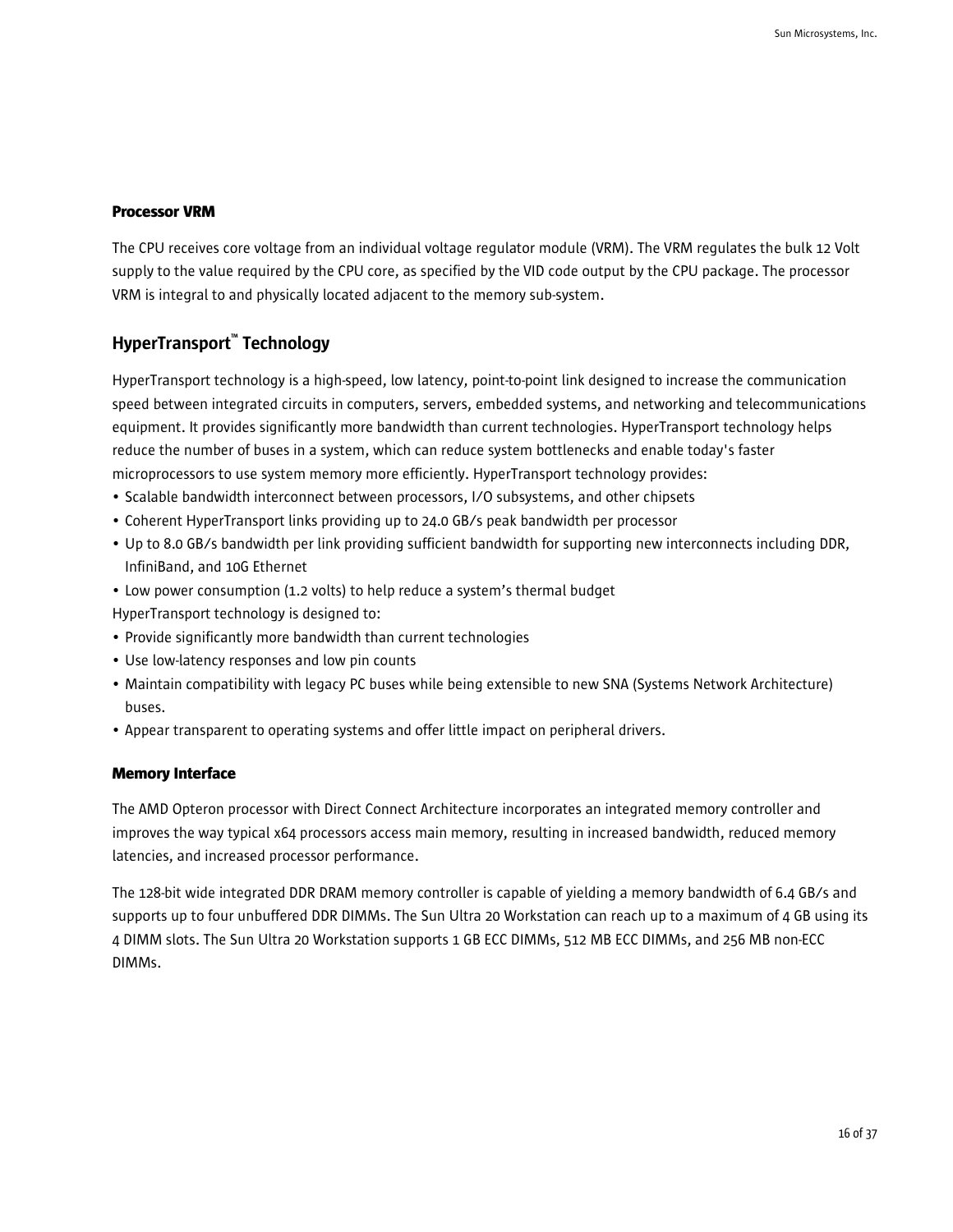#### Chip-to-Chip Interconnect

Current existing interface schemes offer throughput performance on the order of 266 MB/sec. to 1 GB/sec. Although these rates may be sufficient for desktop platforms, workstation, server, and other future platforms require a more robust interface. The simultaneous integration of high-speed technologies (such as AGP-8X, Gigabit Ethernet, and the InfiniBand Architecture) onto high-end platforms will quickly dwarf the bandwidth capabilities of existing interfaces.

HyperTransport Technology provides a high-speed, chip-to-chip interconnect that virtually eliminates the I/O performance bottleneck while providing ample performance headroom for future growth.

#### I/O Expansion Capability to High-Speed Industry Buses

The traditional NorthBridge/SouthBridge architecture is not intended to support more than two "core-logic" elements. Adding additional high-speed functionality (such as Gigabit Ethernet, the InfiniBand Architecture, or any combination thereof) would have to occur in one of three ways:

- The functionality would have to be attached to an existing bus interface such as the PCI bus. However, an existing bus may not have sufficient bandwidth to support high-speed technologies, especially in instances in which multiple buses or combinations of buses must be supported simultaneously.
- The functionality would have to be directly attached to the higher-speed, proprietary, chip-to-chip interconnect bus via a bridging device. However, the proprietary nature of this solution may limit the number of components available from vendors, thus impacting cost and availability.
- The functionality would have to be integrated into one of the core logic components. This solution is the least flexible, as a wide range of components would have to be created for each desired combination of feature-set buses.

HyperTransport technology, an industry standard, provides system designers a high-speed, daisy-chained interconnect between system components. Specific components can be connected in a building-block fashion to achieve a platform with specific feature-set and performance objectives. Figure 3-5 shows a sample HyperTransport technology architecture block diagram.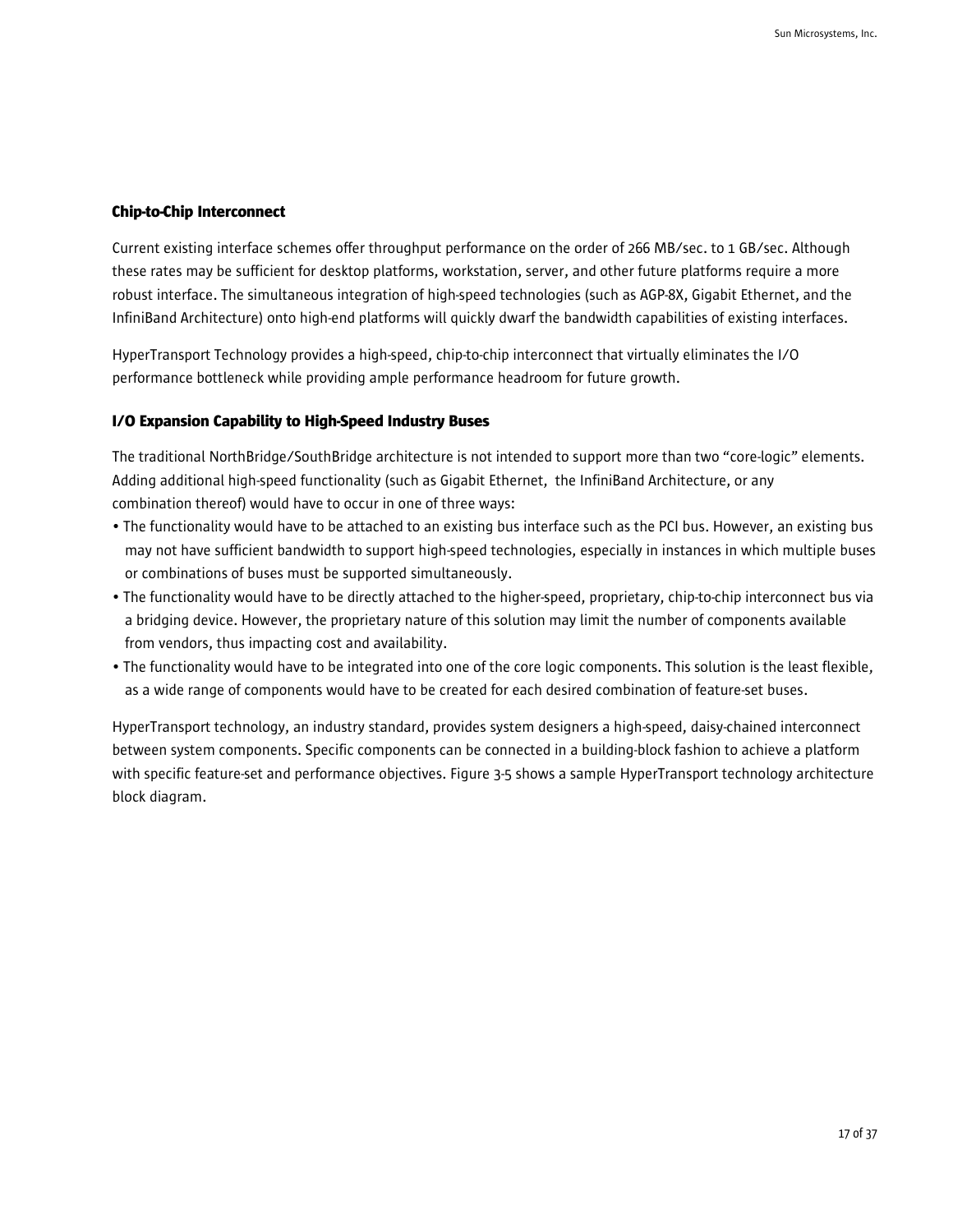

*Figure 3-5: Sample HyperTransport Technology Architecture Block Diagram*

#### nVidia nForce4 Ultra Chipset

The nVidia nForce4 Ultra chipset provides a HyperTransport-to-PCI-Express bridging interface as well as the following functionality:

- HyperTransportTM technology interface to AMD OpteronTM processor
- PCI Express x16 interface
- PCI Express x1 interface
- 10/100/1000BASE-T Ethernet
- Serial ATA 1.5GBps controller
- EIDE Controller, supporting up to ATA-133
- AC'97 Audio
- USB 2.0
- I/O buses: PCI, LPC, SMbus, and APIC

The nVidia nForce4 Ultra chipset enhances the AMD Athlon 64 system with powerful features like "instant on" secure networking, an advanced storage solution that protects valuable digital media assets, and PCI Express, the industry's latest bus architecture for graphics and expansion cards.

The nVidia nForce4 Ultra provides a 16-lane PCI Express link for graphics cards and other devices. It includes one x16 PCI Express graphics slot and three x1 PCI Express expansion slots. This new bus delivers over 4 GB/sec. in both upstream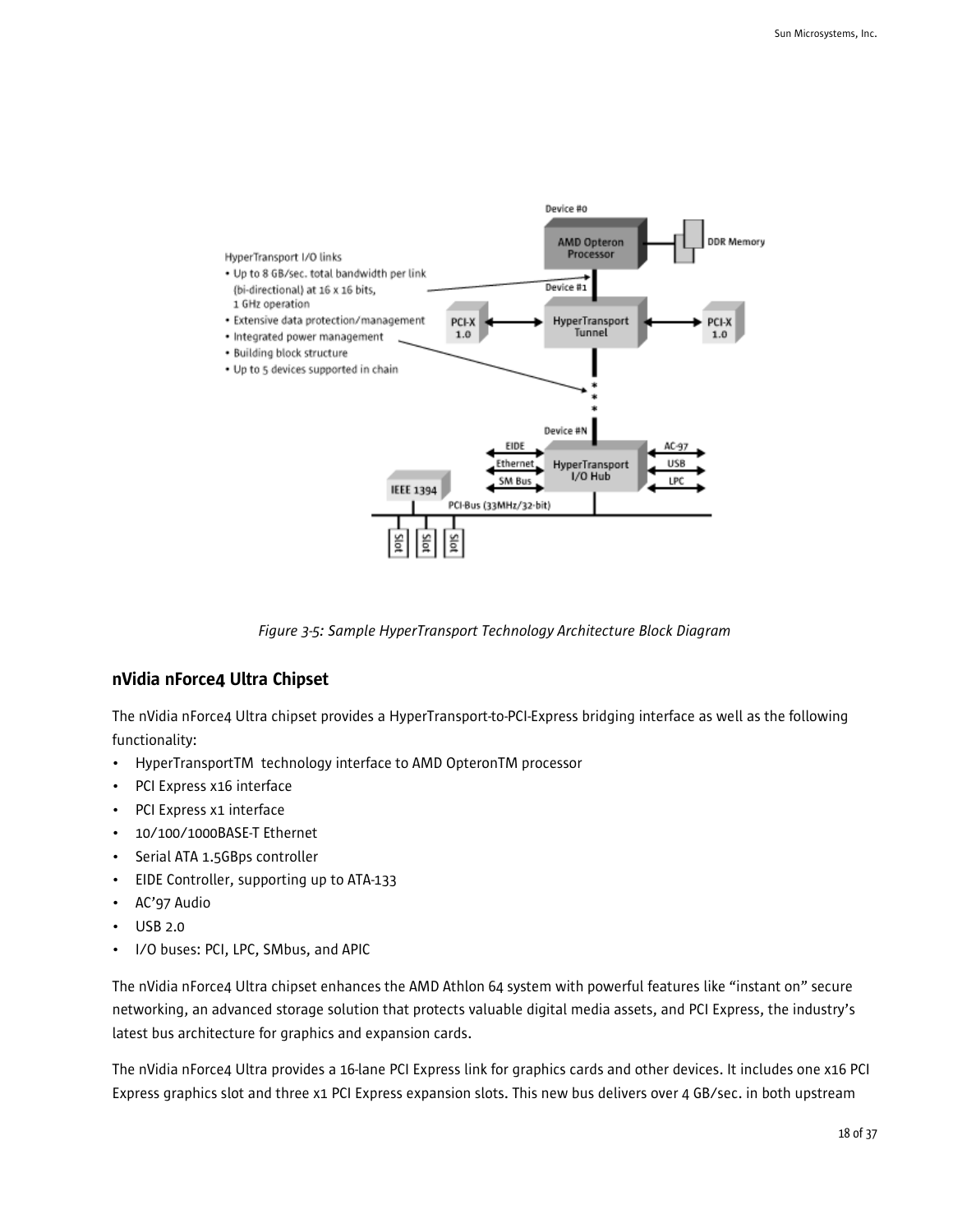and downstream data transfers.

The nVidia nForce4 Ultra chipset protect and saves important digital assets from hard drive failure or corruption. A simple-to-use interface makes disk management easy. The Ultra 20 Workstation provides support for two SATA 1.5 GB/sec. drives.

nVidia nForce4 Ultra also includes a secure Gigabit Ethernet network interface that features the ActiveArmor Firewall*—*a "native" hardware-optimized solution built directly into the network connection.

#### BIOS

The Sun Ultra 20 Workstation BIOS contains software that initially boots, initializes, and configures the workstations. The BIOS will initialize components, detect CPUs, check and test physical memory, configure onboard devices, configure PCI devices, and support and optimize any other functionality on the motherboard before passing control to the boot device. The BIOS contains Phoenix Award BIOS v6.000PG and includes the following features:

- ACPI 1.0b/2.0 support
- Wake on LAN
- PXE (Preboot Execution Environment) support
- Simple Boot Flag support (Quick-Boot)
- System Summary Screen
- ROM-based setup
- Mixed memory speed support
- Boot block function support

The Sun Ultra 20 Workstation comes from Sun with the BIOS already updated with a current released version of the software. Current versions, and future updates to the BIOS, which is included on the Sun Ultra 20 Workstation Supplemental CD, will be made available for download via http://www.sun.com/ultra20/downloads.html.

#### Memory

An integrated DDR DRAM memory controller changes the way the processor accesses main memory, resulting in increased bandwidth, reduced memory latencies, and increased processor performance. This allows the available memory bandwidth to scale with the number of processors.

The Sun Ultra 20 Workstation is built with a 128-bit wide integrated DDR DRAM memory controller that is capable of supporting up to four (4) registered DDR DIMMs per processor and a total of 4 GB of memory. It has an available memory bandwidth up of up to 6.4 GB/sec. (with PC3200) per processor. Due to physical design constraints, the maximum density currently available for unbuffered PC3200 DIMMs is 1 GB, thus the 4 GB maximum memory limit.

Both ECC and Non-ECC DIMMS are acceptable, but should not be mixed. The memory controller works in 64-bit or 128-bit mode ECC operation. For best performance, Sun recommends running in 128-bit mode ECC operation, requiring that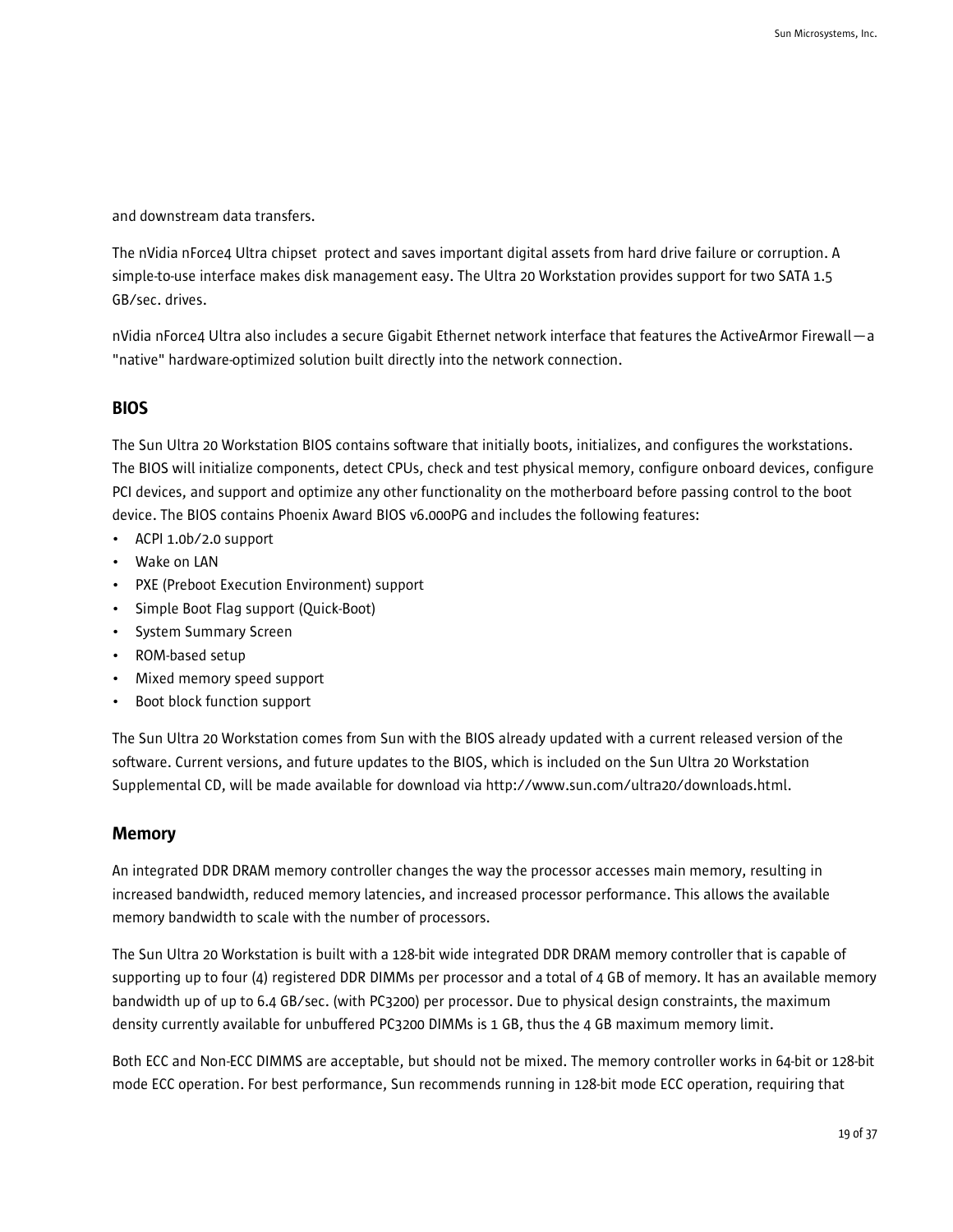

DIMMs be populated in pairs such that they each occupy one-half of 128-bit memory controller interface.

*Figure 3-6: The Sun Ultra 20 Workstation has two memory banks, each with two slots. One bank has black DIMM sockets and one has blue DIMM sockets. Memory should be installed in the blue sockets first.*

#### Supported Configurations

The Sun Ultra 20 Workstation supports the following non-ECC memory configurations:

- 2 x 256 MB unbuffered DDR400
- 4 x 256 MB unbuffered DDR400

The Sun Ultra 20 Workstation supports the following ECC memory configurations:

- 2 x 1 GB unbuffered DDR400
- 4 x 1 GB unbuffered DDR400
- 2 x 512 MB unbuffered DDR400
- 4 x 512 MB unbuffered DDR400
- 2 x 512 MB unbuffered DDR400 plus 2 x 1 GB unbuffered DDR400

#### System Interconnect Technology

#### PCI-Express

PCI-Express architecture is a new serial interconnect technology that retains the PCI usage model and software interfaces while supporting chip-to-chip, board-to-board and adapter solutions at an equivalent or lower cost structure than existing PCI designs. PCI-Express currently runs at 2.5 GB/sec., or 250 MB/sec. per lane in each direction. Future frequency increases will scale up total bandwidth capabilities beyond that expected from PCI-X 2.0, providing I/O attach points for high-performance graphics, 1394b, USB 2.0, InfiniBand Architecture, Gigabit Ethernet, and other technologies. PCI-Express has been adopted first as the next generation of graphics technology, replacing AGP 8X.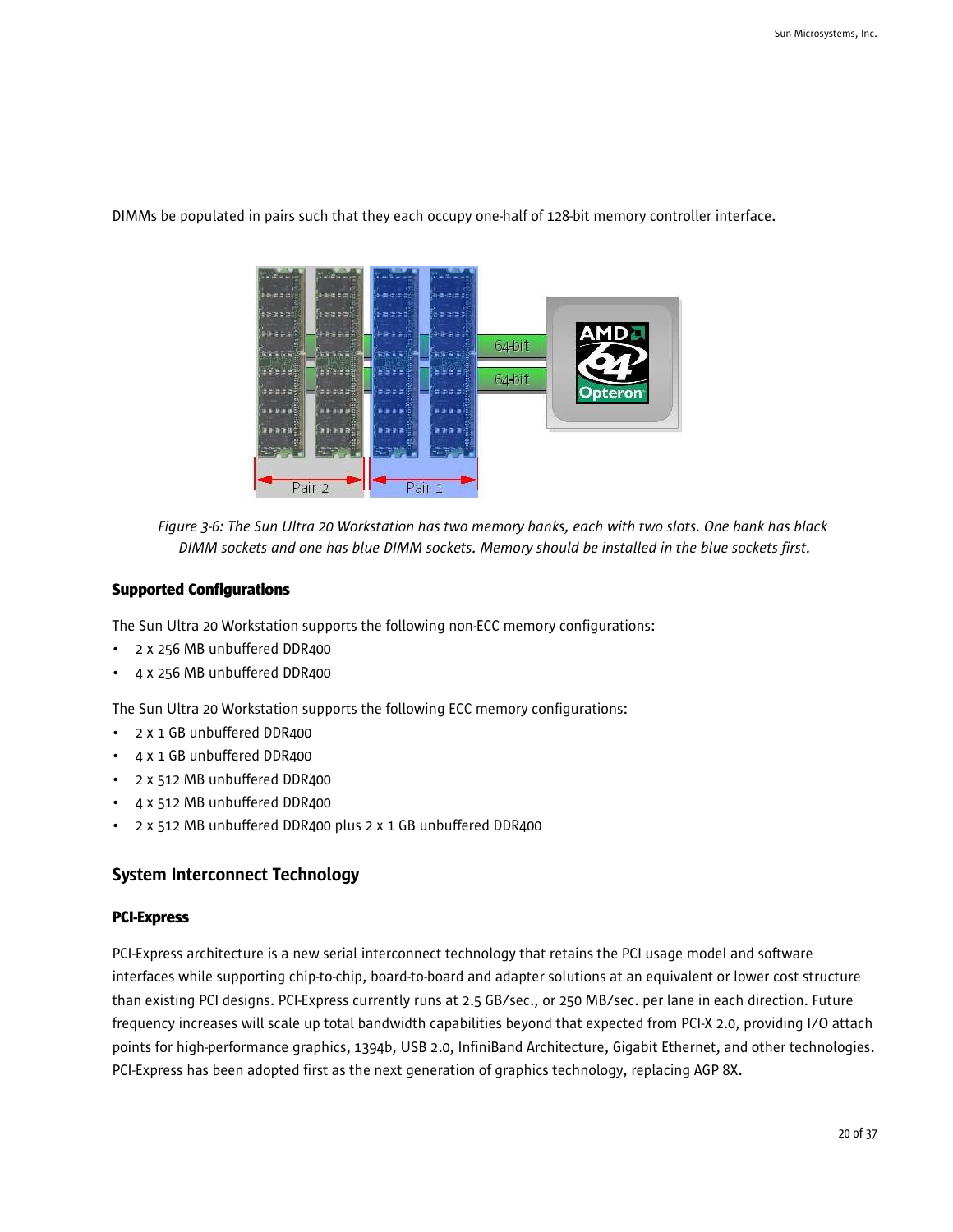#### **Storage**

Serial ATA is the primary method of storage for Sun Ultra 20 Workstation. Sun Ultra 20 Workstation is available in standard configuration with SATA drives only and the option to add one more SATA drive for a maximum of two drives. Sun Ultra 20 Workstation will initially be available with SATA RAID 0 and RAID 1 under Windows XP Pro and Windows XP Pro x64 only.

NOTE: Sun Ultra 20 Workstation will not be sold with SCSI hard disk drives, in standard configurations, ATO, or X-Option. However, Sun will validate an Ultra320 SCSI adapter (X9265A) and will make it available for purchase via X-Option only (ATO not available). Customers may attach their preferred SCSI disk drives to X9265A. The Ultra 20 Workstation supports only external SCSI drives.

#### External Connectivity Ports

The Sun Ultra 20 Workstation contains several expansion and peripheral connectivity ports, as shown in Table 3-1. All ports are located either in the front or the back, providing easy access to peripherals, connectors, and visual indicators.

|  | Table 3-1: Ultra 20 Workstation External Connectivity Ports |  |  |  |
|--|-------------------------------------------------------------|--|--|--|
|--|-------------------------------------------------------------|--|--|--|

| Port Type             | Front         | <b>Back</b> |
|-----------------------|---------------|-------------|
| <b>USB 2.0</b>        | $\mathcal{P}$ |             |
| FireWire (IEEE 1394a) | 2             |             |
| Gigabit Ethernet      |               | 1           |
| Audio                 |               | フ           |
| PCI.                  |               |             |
| <b>PCI-Express</b>    |               | ₹           |

#### Expansion

#### Expansion Bays

Sun Ultra 20 Workstation each have three expansion bays: one external and two internal. The external bay is always occupied by either the DVD Dual drive or the DVD-ROM drive. Table 3-2 describes the different expansion bays.

*Table 3-2: Sun Ultra 20 Workstation Expansion Bays*

| Bay   | Tvpe     | <b>Size</b> | <b>Description</b>                             |
|-------|----------|-------------|------------------------------------------------|
| Bay 1 | External | 3.5-inch    | Occupied by DVD-Dual or DVD-ROM                |
| Bay 2 | Internal | 3.5-inch    | Occupied by 80GB or 250GB SATA hard disk drive |
| Bay 3 | Internal | 3.5-inch    | Occupied by 80GB or 250GB SATA hard disk drive |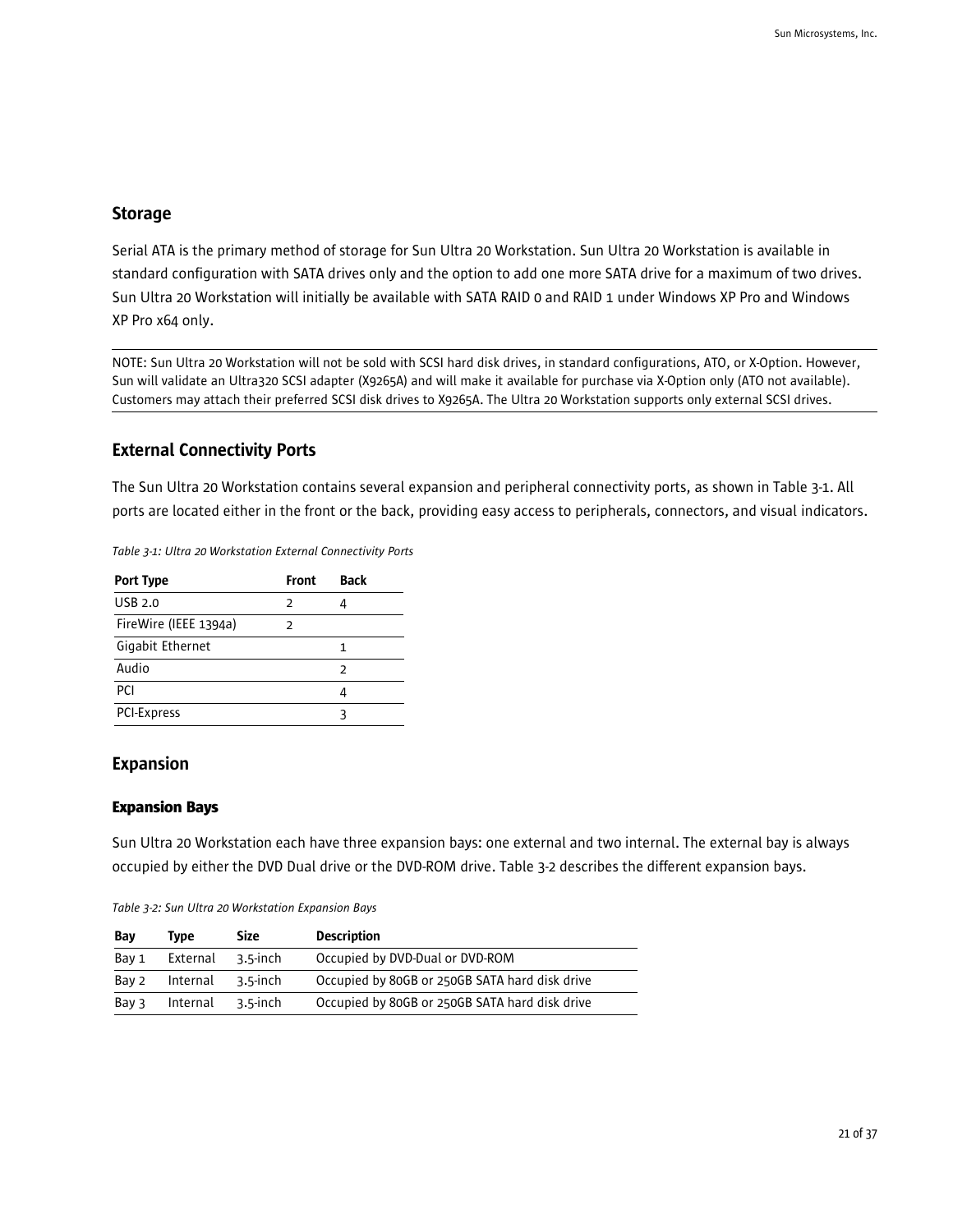#### Expansion Slots

Sun Ultra 20 Workstation has seven (7) expansion slots, the most of any P4-based workstations in its class:

- One PCI-Express x16 slot (reserved for graphics accelerator)
- Two PCI-Express x1 slots
- Four conventional PCI slots (32-bit, 33MHz)

The PCI-Express x16 slot is reserved for the graphics card. Sun Ultra 20 Workstation will be available without a graphics card installed. If a graphics card is not inserted into the PCI-Express x16 slot of Sun Ultra 20 Workstation, the on-board ATI Entry 2-D graphics controller will serve as the graphics controller. PCI-Express x1 slots and conventional PCI slots can be used for optional cards such as Gigabit Ethernet, Ultra320 SCSI Adapter.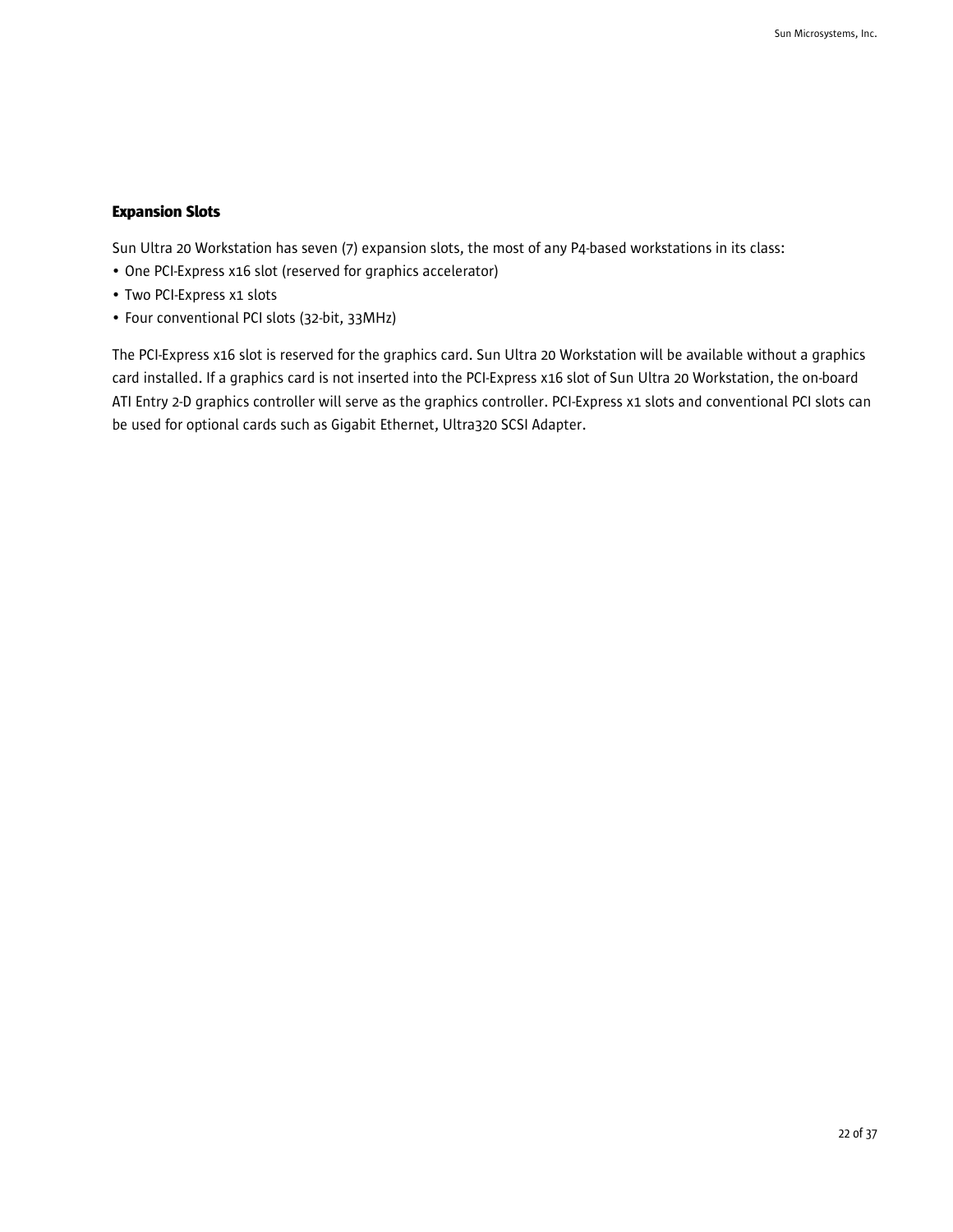## Chapter 4 Sun Ultra 20 Workstation Graphics Accelerators

Customers familiar with Sun workstations will also be familiar with Sun's consistency in cost-effectively delivering outstanding graphics performance. In the infancy of the performance workstation market, graphics accelerators were typically provided by the workstation vendor. The computer graphics industry has fully matured with well-established first, second, and third tiers of commodity graphics hardware vendors who have revolutionized the entire market with commodity pricing and virtual-reality-level performance.

The Sun Ultra 20 Workstation is well-suited for compute-intensive and visualization applications in software development, EDA (electronic design automation), and MCAD (mechanical computer-aided design). A variety of graphic cards are available, which allows customers to maximize the functionality of their system(s) relative to the chosen application.

The following graphics accelerator cards are available from Sun:

- ATI Entry 2-D on-board graphics controller (does not carry ISV certification)
- nVidia Quadro NVS280 PCI-Express card (carries ISV certification)
- nVidia Quadro FX1400 card (carries ISV certification)
- nVidia Quadro FX3450 card (carries ISV certification)

#### ATI Entry 2-D On-Board Graphics Controller

The on-board ATI Entry 2-D graphics controller provides Sun customers a basic set of graphics functionality suitable for software development, education, and training. This chip addresses up to 8 MB of 64-bit wide memory and can drive any single Sun display. The on-board ATI Entry 2-D graphics controller cannot drive two displays; it can drive a single display without a graphics card installed.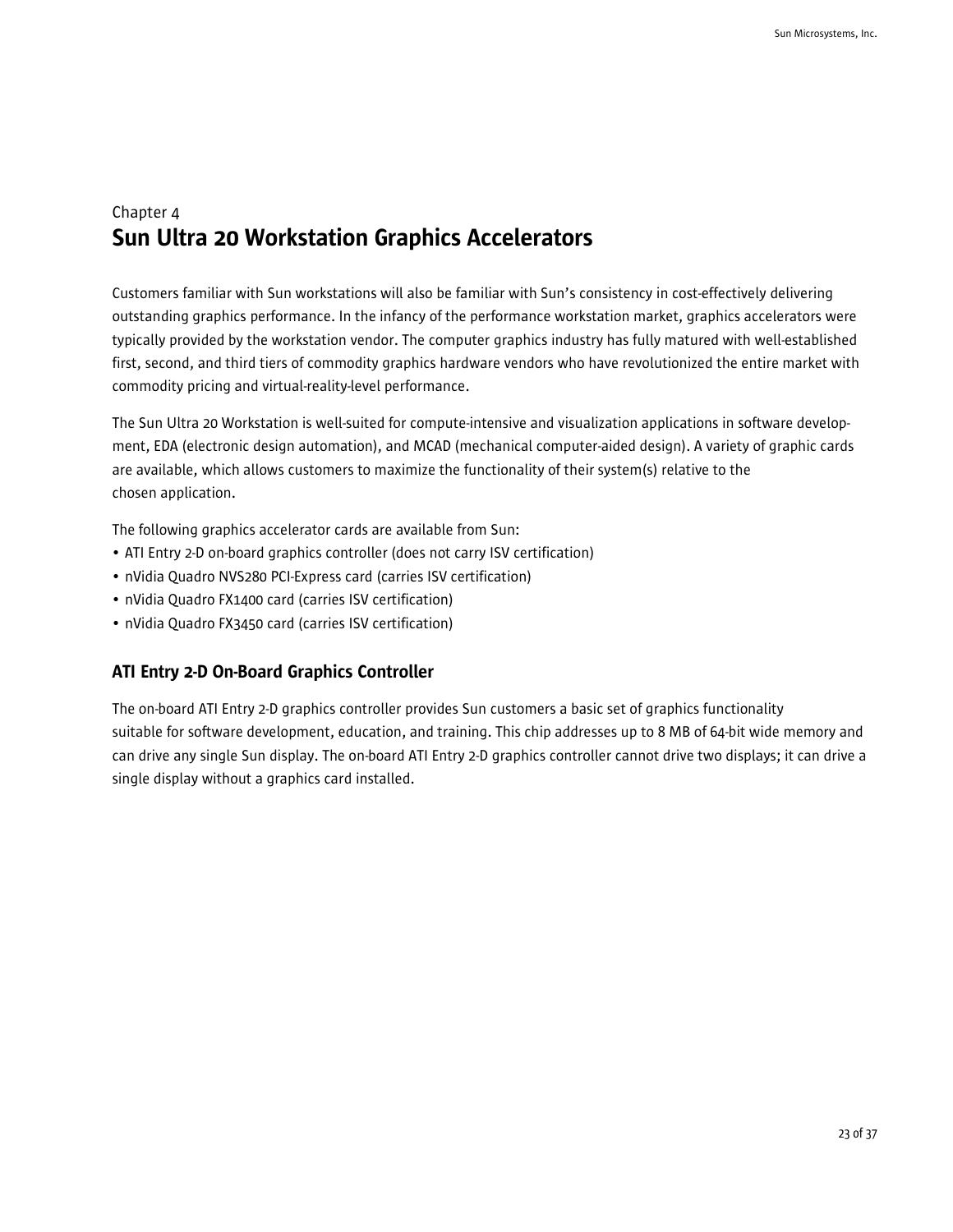

#### nVidia Quadro NVS280 PCI-Express Graphics Accelerator

*Figure 4-1: nVidia Quadro NVS280 Graphics Accelerator*

The nVidia Quadro NVS 280 (PCI-Express version) graphics accelerator provides Sun customers a very cost-effective 2D board for software development, education, training, or financial trading. This card ships with 64 MB of DDR memory and can drive up to two Sun 17-inch Color Monitors, two Sun 22-inch CRTs, or two Sun 19-inch TFT LCD Monitors. The Sun Ultra 20 Workstation supports up to two NVS280 graphics accelerators and can drive up to four Sun displays at the maximum resolution of the display.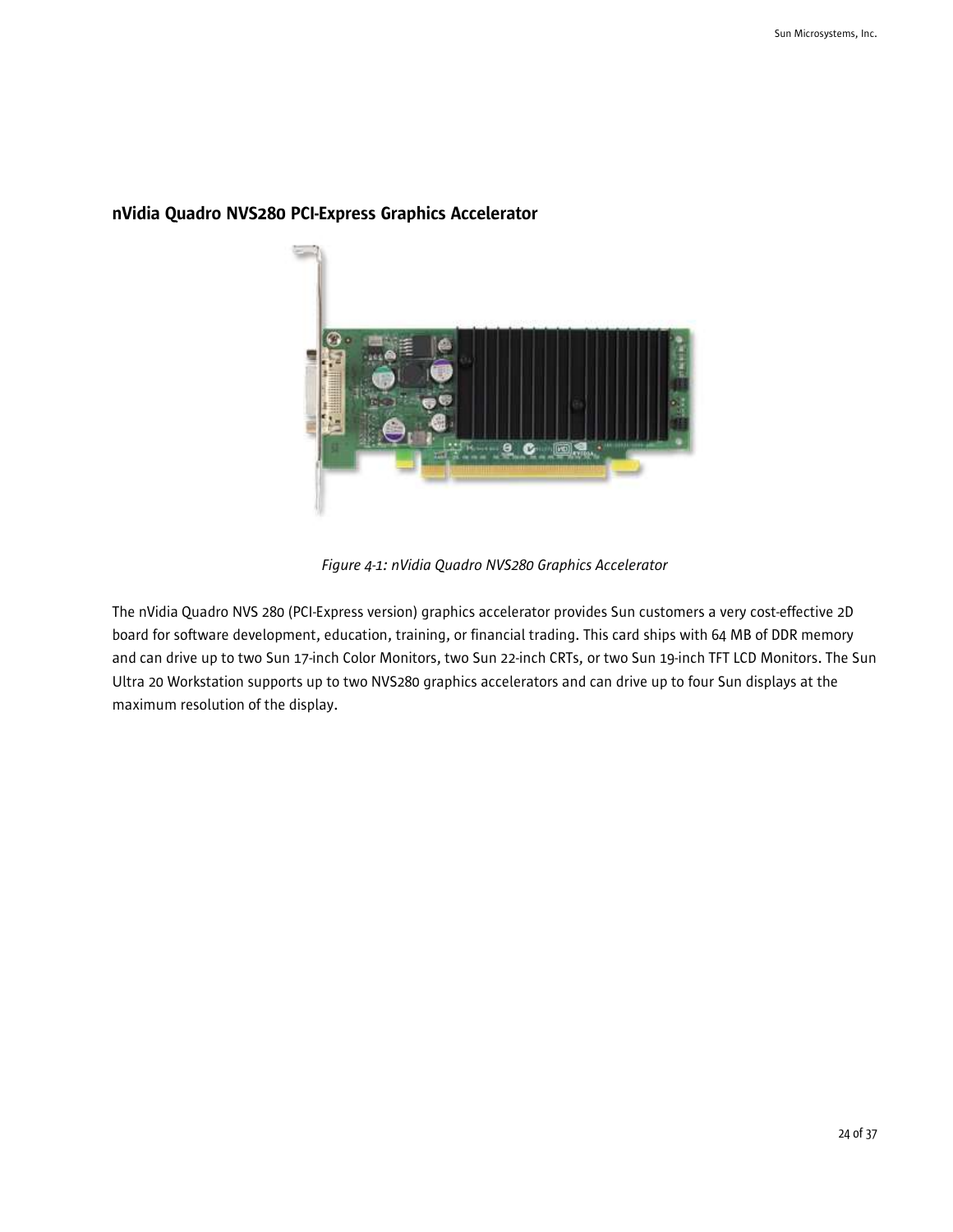

## nVidia Quadro FX1400 PCI-Express Graphics Accelerator

*Figure 4-2: nVidia Quadro FX1400 PCI-Express Graphics Accelerator*

The nVidia Quadro FX 1400 graphics accelerator provides Sun customers a mid-range 3D performance workstation graphics solution for professional CAD, MCAE applications. This card ships with 128MB of DDR memory and can drive any two Sun displays, including two 24.1-inch LCD monitors.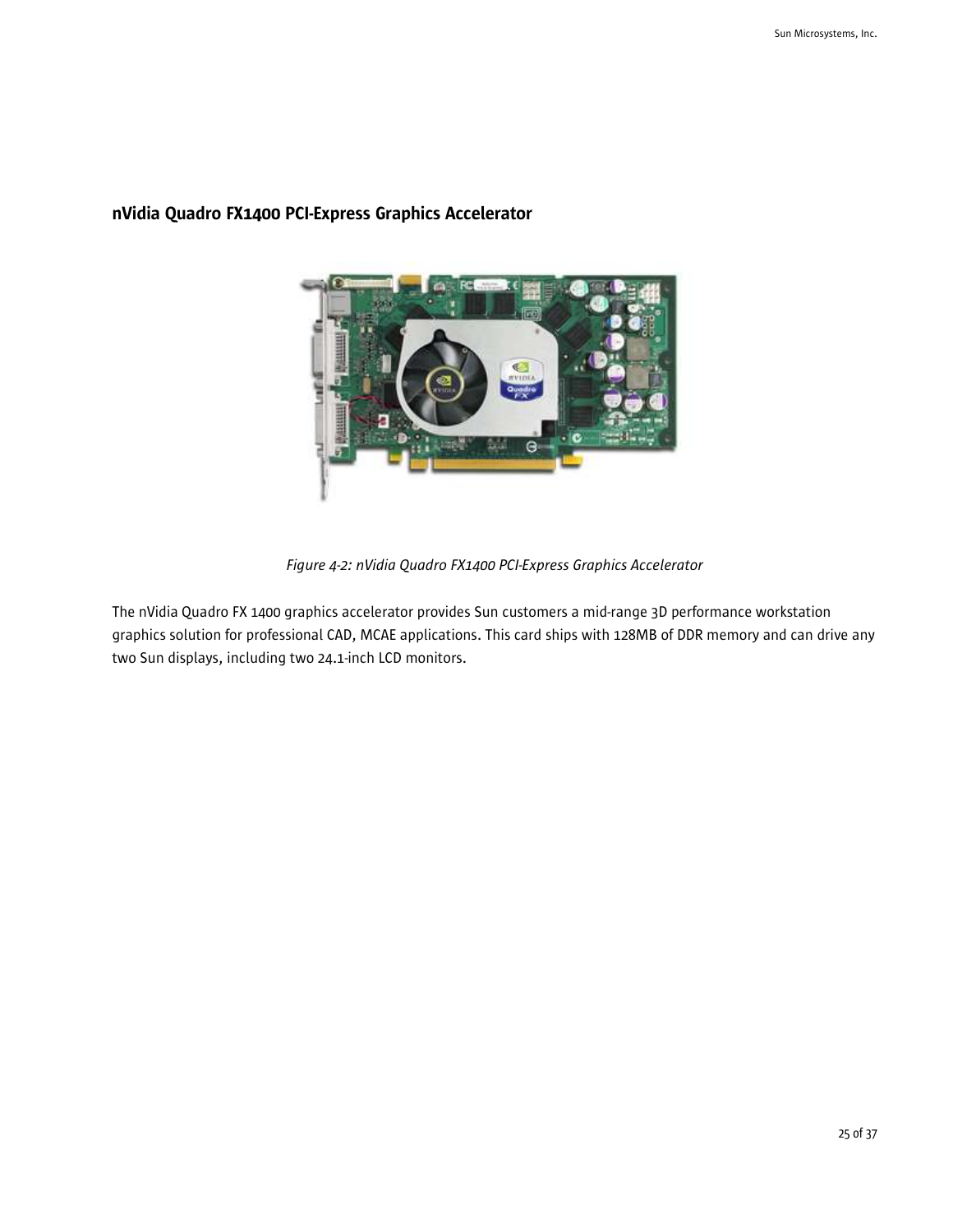## Key Specifications and Features Comparison

Table 4-1 compares the key specifications and features of each of the available graphics accelerators.

| Specification/Feature                      | ATI Entry 2-D                                   | nVidia Quadro NVS280                        | nVidia Quadro FX1400                                               |  |
|--------------------------------------------|-------------------------------------------------|---------------------------------------------|--------------------------------------------------------------------|--|
| Form Factor                                | Soldered down on<br>motherboard                 | Half-height                                 | Full-height                                                        |  |
| <b>Bus Type</b>                            | <b>Conventional PCI</b>                         | PCI Express x16                             | PCI Express x16                                                    |  |
| Memory                                     | 8 MB of SDRAM (64-bit)<br>interface             | bit interface)                              | 64 MB of DDR SDRAM (64-128 MB of DDR SDRAM (256-<br>bit interface) |  |
| Connector                                  | One DB-15 VGA connector One high-density        | connector (DMS-59) to<br>support dual DVI-I | 2 x DVI-I 1.0 (Single link)<br>3-pin mini-din stereo<br>connector  |  |
| Single DVI Support                         | No                                              | Yes                                         | Yes                                                                |  |
| Dual DVI Support                           | No                                              | Yes                                         | Yes                                                                |  |
| <b>Maximum Resolution</b>                  |                                                 |                                             |                                                                    |  |
| Sun 17-inch color CRT                      | 1280 x 1024                                     | 1280 x 1024                                 | 1280 x 1024                                                        |  |
| Sun 19-inch LCD                            | 1280 x 1024                                     | 1280 x 1024                                 | N/A                                                                |  |
| Sun 19-inch TFT flat<br>panel LCD          | N/A                                             | 1600 x 1200                                 | 1600 x 1200 (32 bpp @ 60<br>Hz)                                    |  |
| Sun 22-inch flat screen<br>AG CRT          | 1600 x 1200                                     | 2048 x 1536                                 | 2048 x 1536                                                        |  |
| Sun 24.1-inch LCD                          | 1600 x 1200                                     | N/A                                         | 1920 x 1200                                                        |  |
| Max Boards per Sun<br>Ultra 20 Workstation | One                                             | One                                         | One                                                                |  |
| # Display(s) Supported                     | One                                             | Two                                         | Two                                                                |  |
| <b>Standard Configuration</b>              | Yes                                             | Yes                                         | Yes                                                                |  |
| <b>ATO</b>                                 | No                                              | Yes                                         | Yes                                                                |  |
| X-Option                                   | No                                              | Yes                                         | Yes                                                                |  |
| <b>Available Drivers</b>                   | Solaris, Windows XP Professional, Red Hat, SuSE |                                             |                                                                    |  |

*Table 4-1 Graphics Accelerators Key Specifications and Features*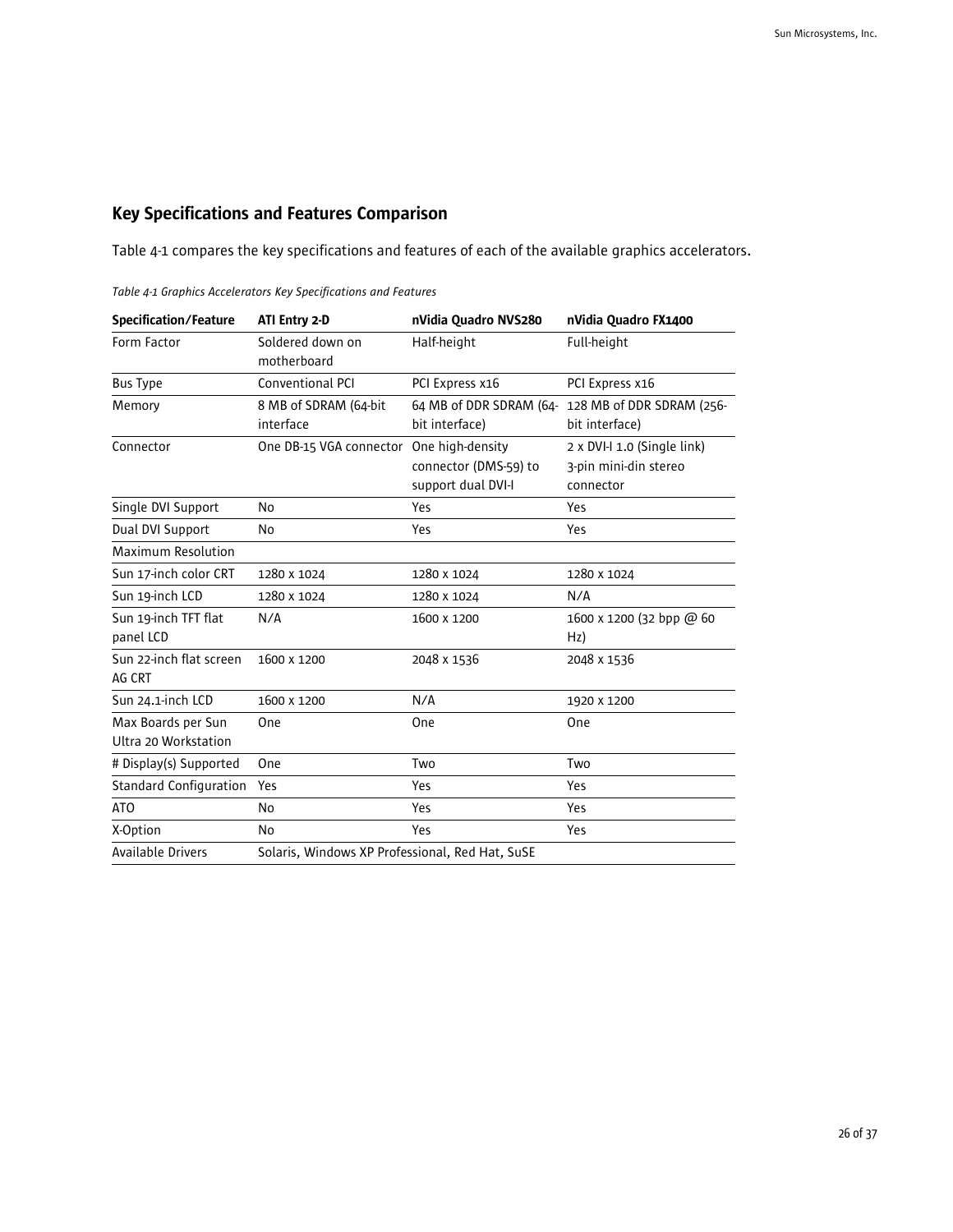## Chapter 5 Sun Ultra 20 Workstation Environmentals and Regulations

This chapter outlines the environmental and regulation specifications for the Sun Ultra 20 Workstation Workstation.

#### Environment

The Sun Ultra 20 Workstation Workstation meets or exceeds the environmental specifications listed in Table 5-1.

| Table 5-1: Sun Ultra 20 Workstation Environmental Specifications |  |
|------------------------------------------------------------------|--|
|------------------------------------------------------------------|--|

|                                 | Sun Ultra 20 Workstation                                                                                                                                           |
|---------------------------------|--------------------------------------------------------------------------------------------------------------------------------------------------------------------|
| AC Power                        | 100-120; 220-240 V AC, 47-63 Hz, typical config 0.39 KVA; Maximum 0.875 KVA                                                                                        |
| <b>Operating Temperatures</b>   | $5^{\circ}$ C to 35° C (41° F to 95° F); 20% to 93% relative humidity, non-condensing                                                                              |
| Non-operating                   | -40 $^{\circ}$ C to 65 $^{\circ}$ C (-40 $^{\circ}$ F to 149 $^{\circ}$ F) at sea level; 93% relative humidity, non-condensing 38 $^{\circ}$ C maximum<br>wet bulb |
| <b>Operating Acoustic Noise</b> | 4.7 bels                                                                                                                                                           |
| <b>Idling Acoustic Noise</b>    | $4.3$ bels                                                                                                                                                         |

## Regulations

The Sun Ultra 20 Workstation meets or exceeds the following regulatory specifications listed in Table 5-2.

|                            | Sun Ultra 20 Workstation                                                                           |
|----------------------------|----------------------------------------------------------------------------------------------------|
| Safety                     | UL/CSA-60950, EN 60950, IEC 60950 CB                                                               |
| Ergonomics                 | EK1-1TB-2000                                                                                       |
| RFI/EMC                    | EN 55022/CISPR22 Class B, FCC CFR47 Part 15 Class B; EN 61000-3-2, EN 61000-3-3; EN 300-386 v1.3.1 |
| Immunity                   | EN 55024                                                                                           |
| <b>Regulatory Markings</b> | UL/cUL, TUV-GS, CE FCC, ICES-003, C-Ticek, VCCI, GOST-R, BSMI, MIC, CCC (pending), S-Mark          |
| Power Management           | Energy Star (E-Star) support will be provided in future Solaris OS releases                        |

*Table 5-2: Sun Ultra 20 Workstation Regulatory Specifications*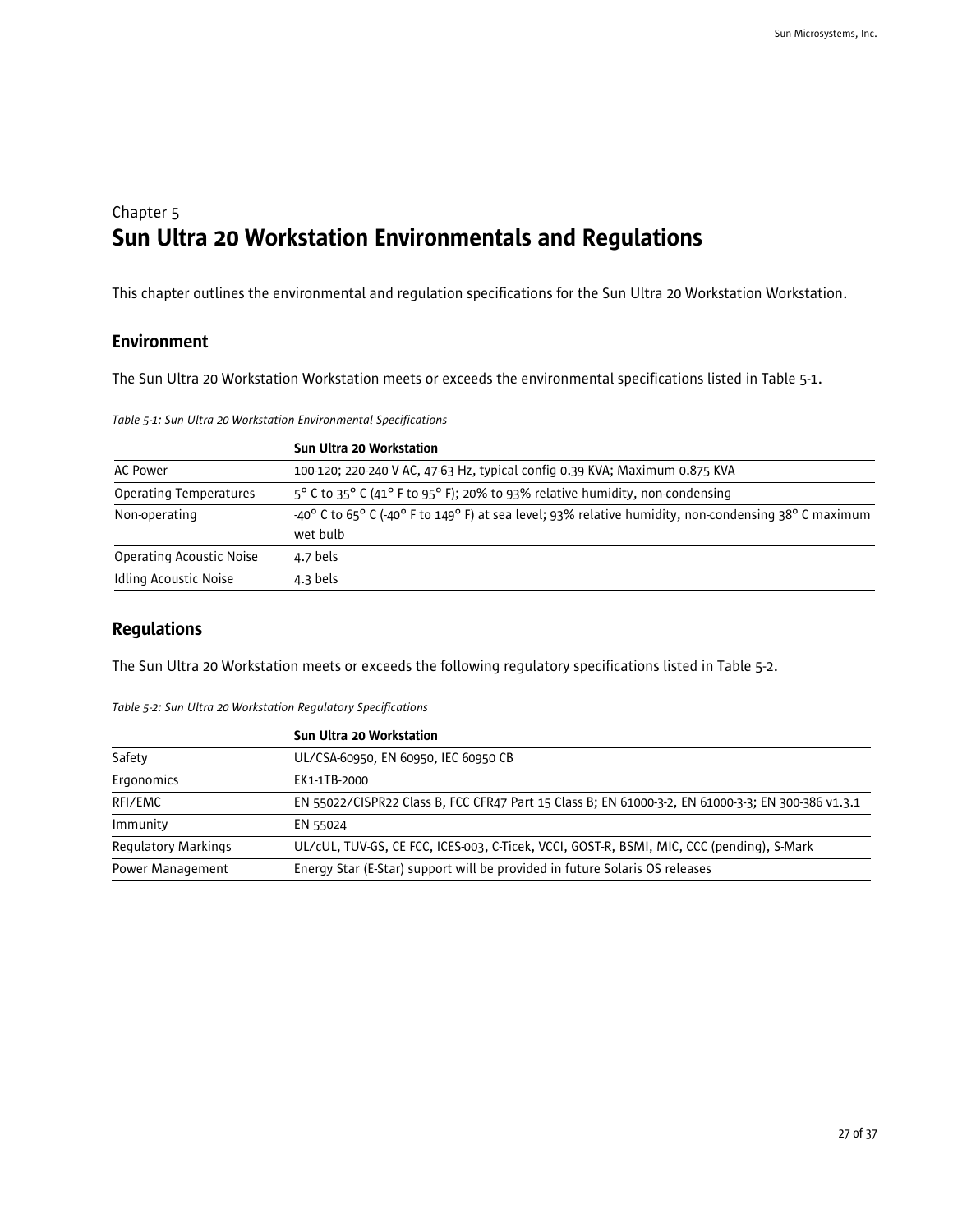## Chapter 6 Software Operating Environment

The 64-bit Sun Ultra 20 Workstation offers the greatest range of operating systems support in Sun history*—*a greater range than is offered by Sun's competitors. The Sun Ultra 20 Workstation supports multiple 32-bit and 64-bit operating systems, including Linux and Solaris. The Sun Ultra 20 Workstation is also Windows XP Professional WHQL (Windows Hardware Qualification Lab) certified. Table 6-1 lists the different operating systems supported on the Sun Ultra 20 Workstation.

| <b>Operating System</b>                      |         | <b>Orderable from Sun?</b>                 |
|----------------------------------------------|---------|--------------------------------------------|
| Solaris 10 x64                               | 64 -bit | Yes                                        |
| Red Hat Enterprise Linux 3.0 (update 4 min.) | 32-bit  | Yes                                        |
| Red Hat Enterprise Linux 4.0                 | 64-bit  | Yes                                        |
| SuSE Linux Enterprise Server 9 - AMD64       | 64-bit  | Yes                                        |
| MS Windows XP Professional                   | 32 -bit | $No$ – must be purchased separately from   |
| MS Windows XP Professional - X64 Edition     | 64-bit  | Microsoft or a Microsoft certified partner |

*Table 6-1: Supported Operating Systems*

Red Hat Enterprise Linux 3.0 (update 4 minimum, update 5 required for latest hardware support), Red Hat Enterprise Linux 4.0, and Solaris 10 HW 03/05 x64 operating systems can be ordered from Sun. Support contracts are also available for these operating systems.

The Sun Ultra 20 Workstation has been certified by the Microsoft Hardware Quality Labs (Windows Server Catalog) and has earned the "Designed for Windows" designation as a certified platform to run the Microsoft Windows XP Professional Operating system. The Sun Ultra 20 Workstation is also listed on the Microsoft Hardware Compatibility List (HCL) which can be seen by visiting the Microsoft Windows Hardware and Driver Central (WHDC) Web site at http://www.microsoft.com/windows/catalog/server.

#### Solaris Operating System Features

Solaris 10 delivers performance advantages for database, Web, and Java technology-based services, as well as massive scalability with price/performance advantages.

- Real-time troubleshooting of system problems
- New tools for low-level system debugging
- System hardware testing and analysis
- Fine-grained project accounting
- Enhanced patch analysis and delivery tools
- Existing applications benefit from Solaris 10 enhancements without modification
- Provides integrated Sun Java<sup>"</sup> Enterprise System suite components and the Sun Java Desktop System
- Includes 187 of the most popular free and open source software packages, many of which are supported by Sun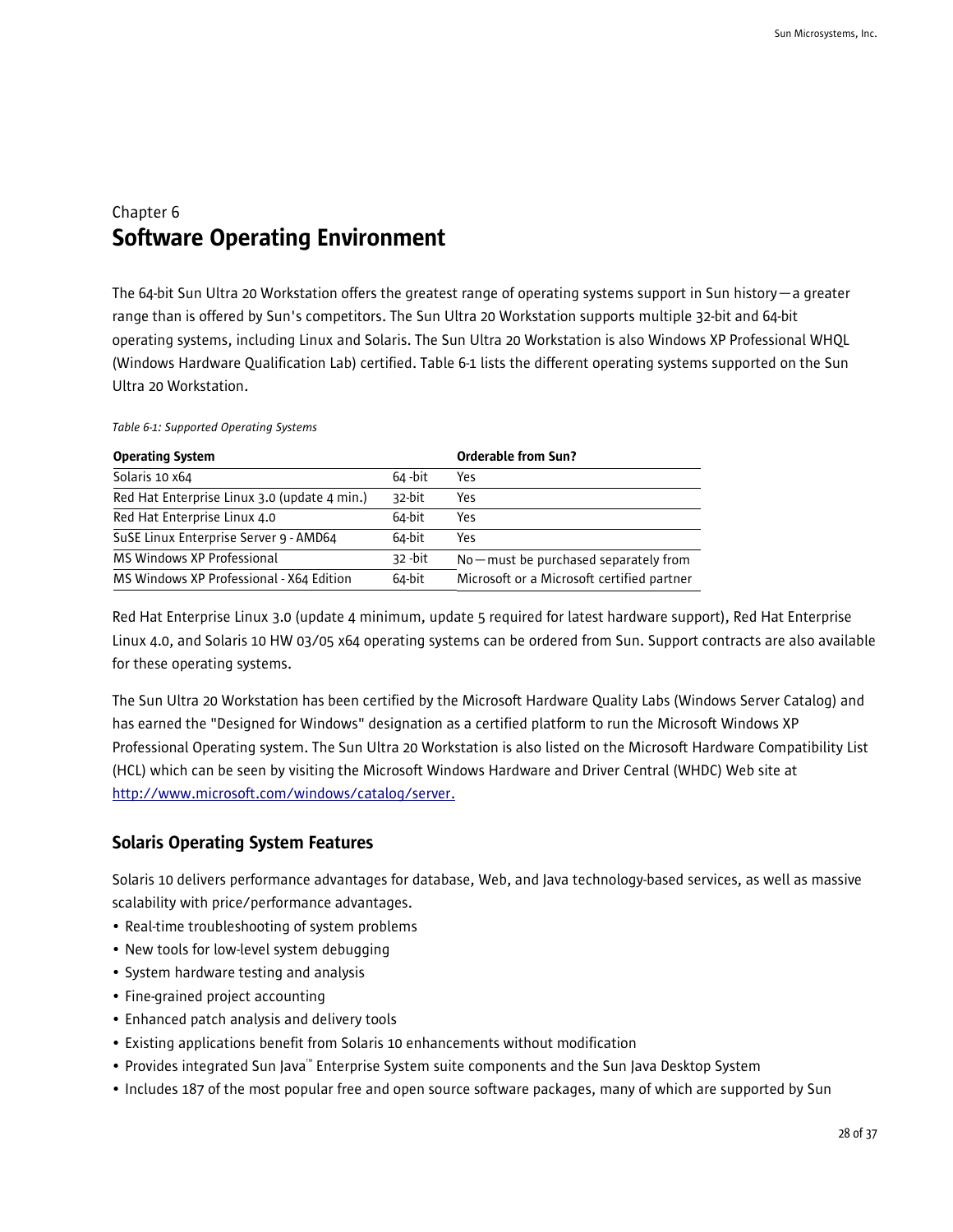• Provides integrated developer tools such as GNU utilities and Perl and Python programming languages

#### NOTE: All occurrences of Solaris 10 OS for the Sun Ultra 20 Workstation refer specifically to Solaris 10 for x64 OS.

Solaris 10 for x64 OS is the minimum required release for the Sun Ultra 20 Workstation. The Solaris 10 x64 OS on the Sun Ultra 20 Workstation will deliver both 32-bit and 64-bit support.

#### Key Productivity Features

The Solaris Operating System delivers several critical performance and reliability features, such as:

- Enhanced ease of use and PC-interoperability features
- Integrated, high-performance Java technology and tools
- Robust software developer environment
- Advanced, standards-based networking
- Improved systems installation and management tools
- Enterprise-class directory services
- Enhanced desktop tools, I/O standards, and security

Other key features include:

- 100% binary compatibility
- Reliability, availability, and serviceability
- Java 2 SDK
- IPv6/IPsec/Mobile IP
- LDAP directory services
- System management tools
- Desktop management and productivity tools
- Observability
- Internationalization
- Data Management
- Real-time application support
- Enhanced security features

#### Manageability Features

The Solaris 10 Operating System dramatically improves the way system administrators and developers can identify the reasons for suboptimal system and application performance. Solaris Dynamic Tracing (DTrace) technology makes it possible to delve deeply into today's complex systems to troubleshoot problems in real time and quickly eliminate bottlenecks. Additional Solaris 10 features provide enhanced system insight, enabling a system administrator to quickly identify and resolve hardware problems, and streamline and automate patch management. Solaris Containers can also consolidate multiple applications onto a single system to increase utilization rates and cut system and licensing costs.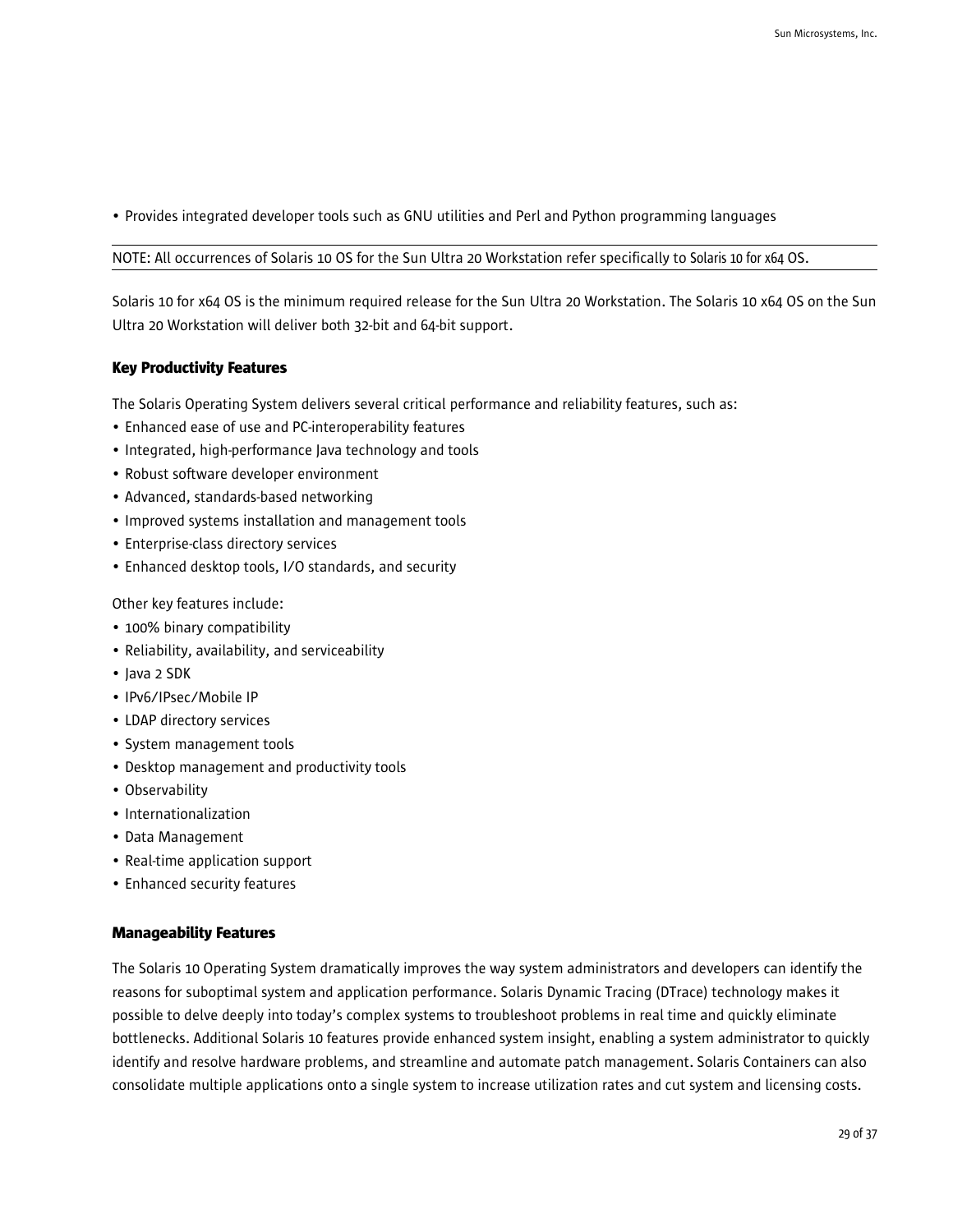Existing applications that adhere to the Solaris x64 OS application binary interface (ABI) and that are compiled with the same APIs, will run unmodified on x64 platforms. In addition, Sun provides an easy-to-use AppCert testing tool for developers to verify existing Solaris OS application binaries and report any potential incompatibilities.

#### Interoperability

Understanding that businesses today rely on a mix of technologies from a variety of vendors, Solaris 10 provides tools to enable seamless interoperability with hundreds of heterogeneous hardware and software platforms. Some key interoperability features include:

- Desktop with a modern GUI that is familiar to someone using Windows
- StarOffice with support for native Microsoft Office file formats, making document interchange easier.
- Evolution email and calendar client, which has similar functionality to Outlook, making transition easy
- Mozilla browser, which looks familiar for Internet Explorer users
- Ability to mount networked Windows folders and exchange files via drag and drop
- Ability to print to printers served by Windows
- Java Desktop System Configuration Manager, which works with employee data stored in LDAP-based systems or Active Directory

#### Availability

New Solaris 10 features, such as Predictive Self Healing, offer capabilities that automatically diagnose and recover from hardware and application faults, maximizing system uptime.

#### Advanced Networking

Support for IPv6 in the Solaris OS is integrated into NFS, RPC, NIS, NIS+, and DNS. IPsec enables secure virtual private networks and network access control. Mobile IP provides Internet disconnect/reconnect capabilities with no data loss.

#### Bundled Software

Software bundled with the Solaris OS includes Oracle 8i Enterprise Edition, lxrun for Linux application compatibility (for the Solaris OS x64), Apache Web Server, Netscape Communicator, Sun Java System Directory Server, gzip, bash, and tcsh.

The Solaris operating environment ships with a number of software components that increase overall availability, including Solaris Resource Manager software for fine-grained control of system resources, Solaris Bandwidth Manager software for enhanced network resource availability, and Sun Cluster 3.1 software for even greater application availability through a clustered file system, scalable data services, and built-in load balancing.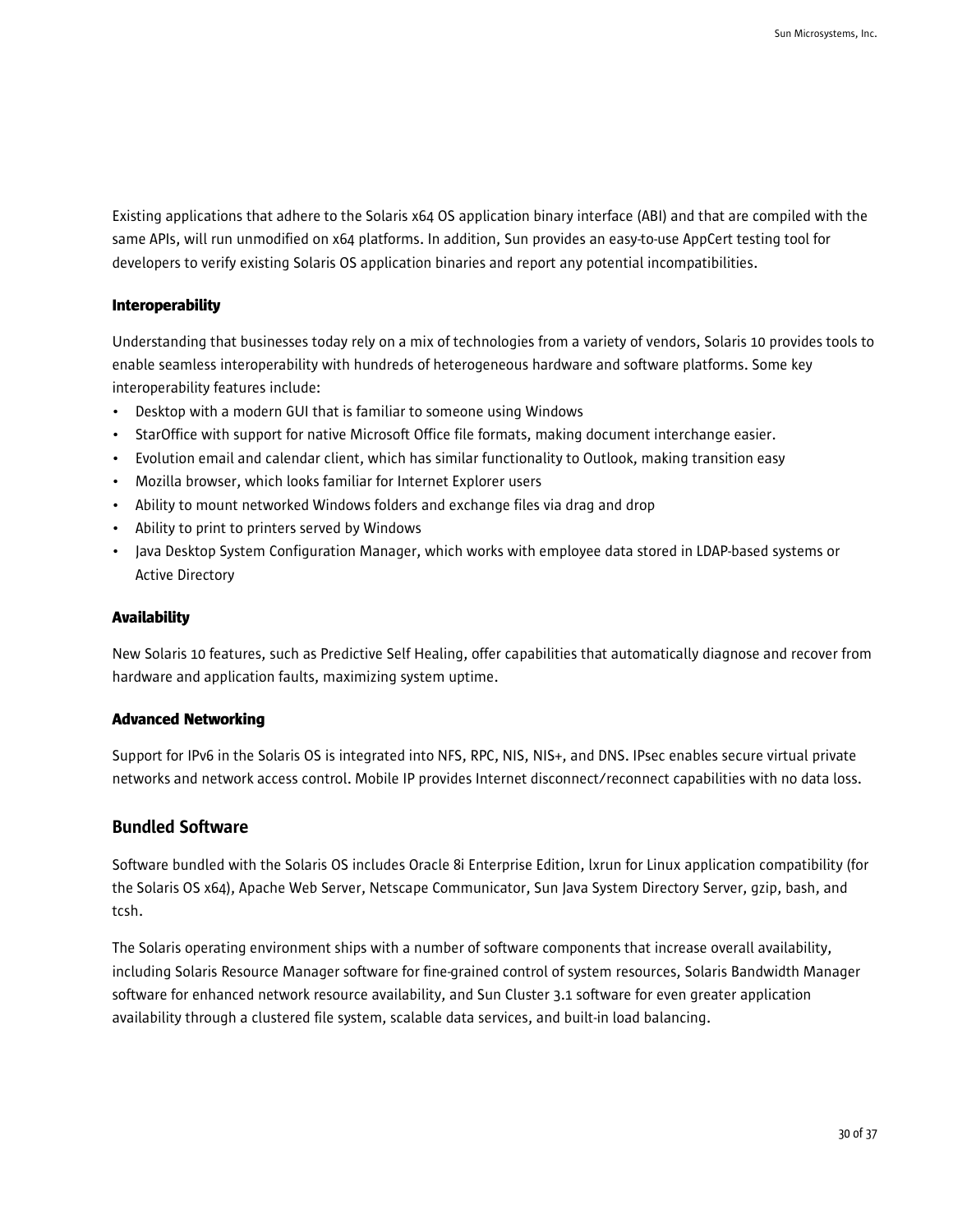#### Sun Studio

Sun Studio 10 software is Sun's latest and best developer tool suite for C, C++ and Fortran application development. It continues to provide corporate developers and ISVs with a comprehensive, integrated suite of tools for the development, debugging, tuning, and deployment of enterprise applications on Sun platforms. With this release, Sun Studio 10 software extends its world class development environment to the AMD64 architecture and delivers reliable, scalable, and high performance applications for the Solaris 10 Operating System.

Additionally, Sun Studio 10 software provides a common debugger that can visually debug single and multi-threaded C, C++, and Fortran code. It can even handle intermixed Java and native code, an industry first! All of these powerful tools are presented within a NetBeans™-based Integrated Development Environment.

Sun Studio 10 software also provides an integrated development environment (IDE), performance analysis tools and intuitive debugger for Linux Operating systems. These components are compatible with GCC 3.2 software. Note that Sun is neither supplying nor providing support for the gcc compiler.

Customers using prior software versions including Forte Developer 6 Update 2, Sun ONE Studio 7 Enterprise Edition, Sun Studio 8, and Sun Studio 9 releases can easily upgrade to Sun Studio 10 software since it is fully compatible with these previous releases. The software is full of productivity enhancements, feature improvements, and expanded platform support to make Solaris and Linux application development more productive.

#### Solaris Flash Software

To improve utilization of the systems that make up today's data centers, administrators are turning to tools such as Solaris Flash software. Solaris Flash software provides new provisioning functionality that allows administrators to capture a snapshot image of a complete system*—*including the Solaris OS, the applications stack, and the system configuration into a new Flash Archive format. Using this system image, administrators can then rapidly replicate a reference system configuration onto many target systems. Solaris Flash images can be deployed via standard media or over the network via HTTP and NFS protocols. Solaris Flash software images can be installed using custom Solaris JumpStart software scripts, the Solaris Web Start software graphical interface, or through interactive installation of the Solaris Operating System.

#### Solaris LIVE! Upgrade Software

Solaris LIVE!" Upgrade software allows Solaris OS software to be installed on a separate partition from the currently running version of the operating environment. In particular, Solaris LIVE! Upgrade software enables systems to run uninterrupted while a system administrator installs a Solaris Flash archive or upgrades to a new version of the Solaris Operating System. As a result, downtime for upgrades is reduced to the time needed for a reboot. When installation is complete, a simple reboot enables the Solaris 10 OS to take control. Since Solaris LIVE! Upgrade software includes a version migration and fallback feature, organizations can also fall back to the previous release (again, through a simple reboot) without losing administration information.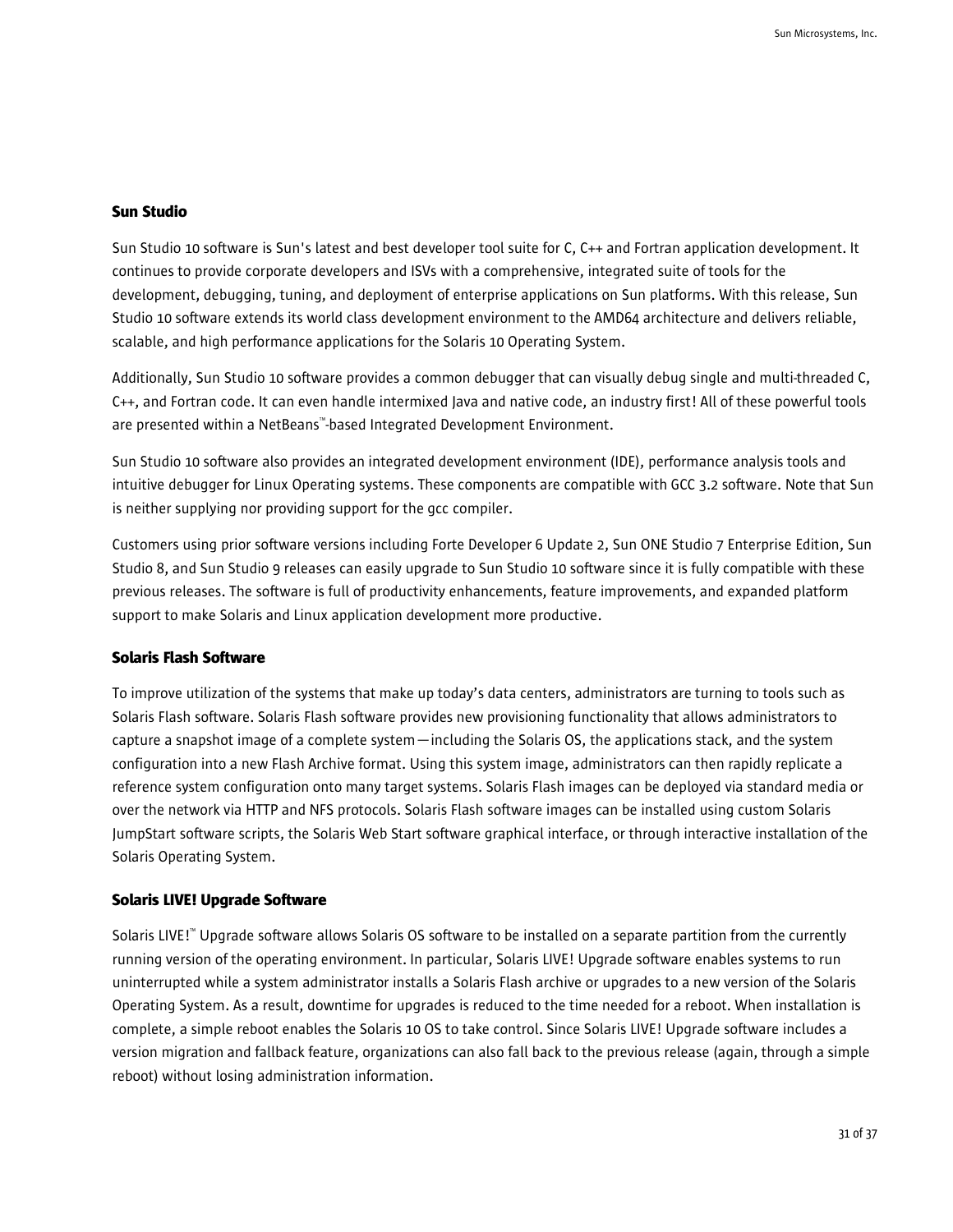#### Real-Time Video Creation and Broadcast Support

A Java Media Framework (JMF) technology player provides access to the latest industry-standard audio and video files, including MPEG1/2, QuickTime, VIVO, AVI, AIFF, GSM, WAV, RMF, AU, and MIDI.

#### Solaris 10 OS Bundled Desktop Environments

#### Common Desktop Environment (CDE) Enhancements

The latest generation of the Common Desktop Environment (CDE) comes standard, providing workstation users with an easy-to-use, open, secure platform. Personal Digital Assistant (PDA) support synchronizes data from most Palm computing devices with the CDE calendar, mail, memo, and address book. CDE now features streaming video using MPEG1, MPEG2, QuickTime, and AVI formats, as well as MIDI audio using Java Media Framework technology.

#### GNOME 2.0 Desktop Environment

GNOME 2.0, the modern desktop for the Solaris 10 Operating System (OS), provides applications and tools that are designed to enhance business productivity in a networked world. GNOME 2.0 helps organizations achieve their business goals by offering a unified, modern, open, networked, and cost-effective desktop solution. Key features of GNOME 2.0 include:

- Personalization capabilities that allow users to change settings to suit their preferences
- Built-in applications and assistive technology solutions for users with disabilities
- Removes complexity of supporting disparate desktop user environments and provides a richer common unified desktop
- Open file standards provide transparent file and data interchange
- Built-in accessibility support enables all users to interact with the GNOME 2.0 desktop environment running on any UNIX platform
- Flexibility and choice to run GNOME, CDE/Motif, and Java technology-based applications unmodified, preserving existing software investments
- Support for key open standards to facilitate interoperability, compatibility, and collaboration in today's highlynetworked, heterogeneous world, including support for XML, DOM, HTTP, HTML, CORBA, MIME, Unicode, MPEG, JPEG, AVI, MIDI, XDnD (drag & drop), X11, NFS, and TCP/IP

GNOME 2.0 for the Solaris OS is open source, free software with no upgrade or licensing fees. More information about GNOME 2.0 is available at http://www.sun.com/gnome.

#### Solaris OS Licensing and Usage

Under the Free Solaris-Binary License Program program, Sun is making the binary (runtime) version of its Solaris 10 OS available to anyone who accepts the terms of the Solaris OS Binary Code License (BCL) and the Free Solaris Binary License Program. There are no fees for the right to use the software on computers with a capacity of eight or fewer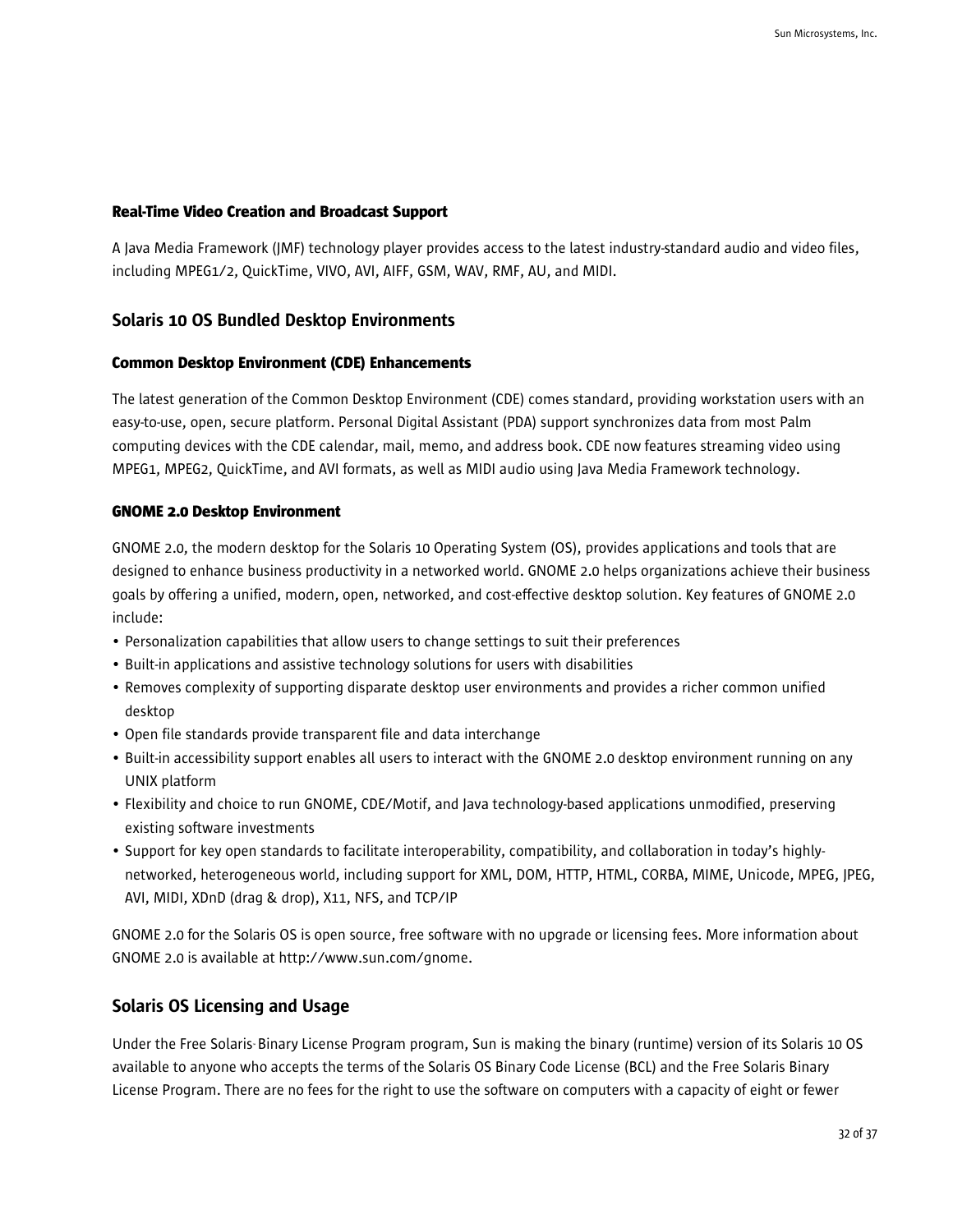processors. There is a small charge for the media kit. Refer to http://www.sun.com/software/solaris for current licensing details.

Features of the Solaris OS license include the following:

- No distinction between desktop and server licenses
- Free binary (runtime) license for all systems with eight or fewer CPUs for users who accept the terms of the Solaris 10 OS Binary Code License and the Free Solaris Binary License Program
- Solaris 10 OS software is provided via the Solaris 10 Media Kit available for purchase at http://www.sun.com/solaris/binaries
- Single Solaris Media Kit for installing multiple systems
- Solaris Media Kit contains additional bundled software
- Solaris Supplemental CD of bundled user and system management tools
- Oracle 8i Enterprise Edition (with development license)
- StarOfficeTM 7.0 productivity suite
- Solaris Software Companion CD of popular freeware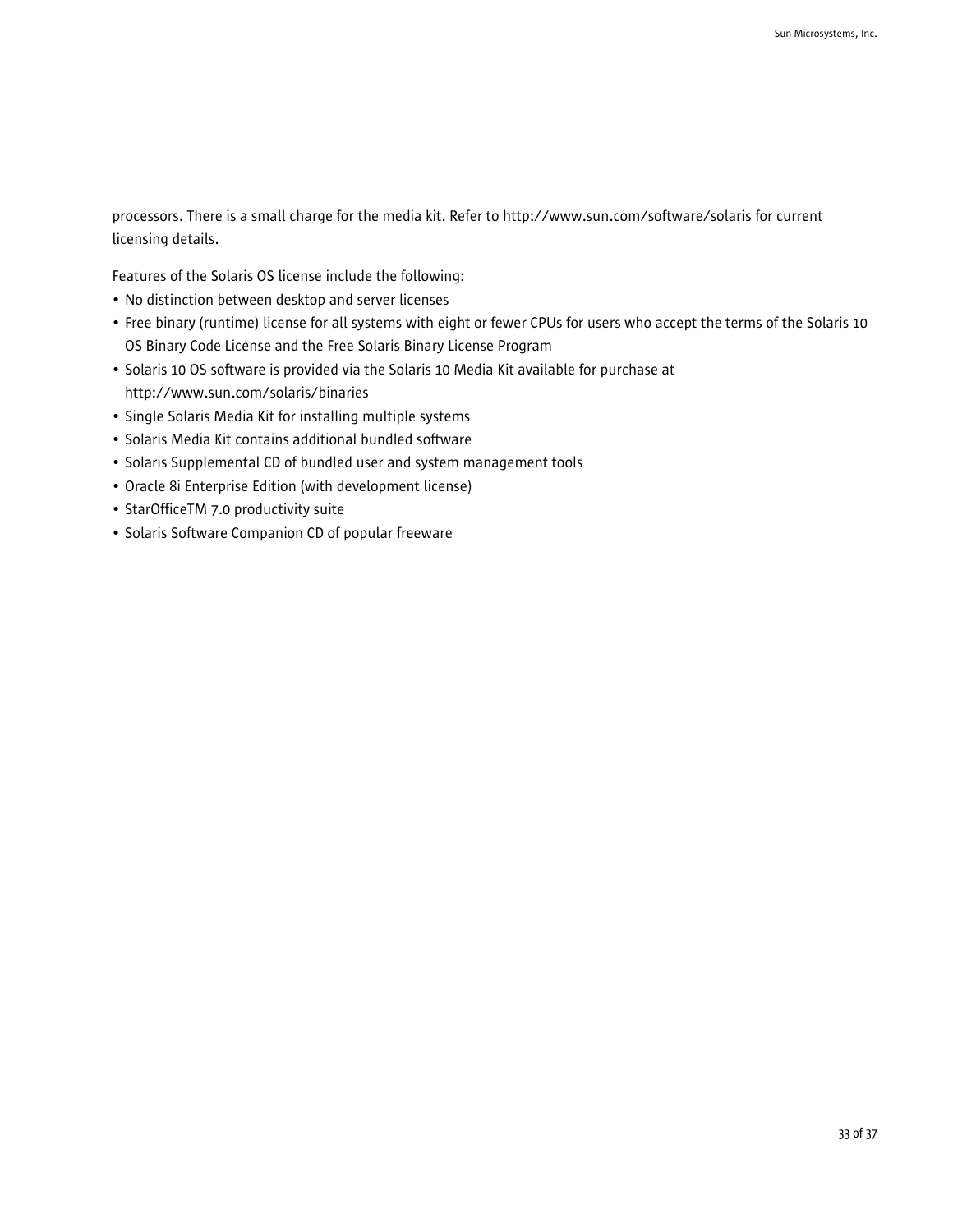## Chapter 7 Additional Software Tools

#### Sun Java Studio Software

Sun Java Studio software is a comprehensive, integrated offering that improves developer productivity with intuitive, easy-to-use tools and technologies.

Java Studio software consists of tools, software development kits (SDKs), application programming interfaces (APIs) and libraries, and developer services. Using Java Studio software, developers can rapidly develop applications and Web services across multiple platforms and environments.

#### Sun Java Studio Enterprise Software

Java Studio Enterprise software is a complete, cost-effective, unified platform of tools, support, and services designed to fully integrate with the capabilities of the Sun Java Enterprise System. Java Studio Enterprise software enables the development of applications in an environment carefully designed to improve productivity while simplifying the creation of sophisticated network applications ready to be deployed on the Java Enterprise System.

Java Studio Enterprise delivers an awe-inspiring array of new enterprise-centric, innovative, advanced and completely integrated developer-focused features and services. Enterprise-grade applications are delivered faster with rapid architecture and modeling capabilities. Faster transaction throughput and an optimal user experience can be achieved through the implicit understanding and tuning of application performance driven by the latest application profiling solution.

Groundbreaking and unique, industry leading, code-aware developer collaboration software is unveiled in this release. It will increase enterprise development team productivity by enabling groups to dynamically and globally work together; optimizing code and accelerating high quality application delivery.

#### Sun Java Studio Creator Software

The Sun Java Studio Creator environment is the next-generation tool for Java application development. This effort brings together the power of 100% Java standards with a simplified visual development model recognized by many developers as the most effective and productive way to work.

The Java Studio Creator environment is designed to address the needs of skilled developers whose primary day-to-day concern is how to rapidly deliver business-critical applications. It enables developers to leverage the power of the Java platform to solve business problems without getting bogged down in plumbing and without giving up the highly productive visual development they are used to.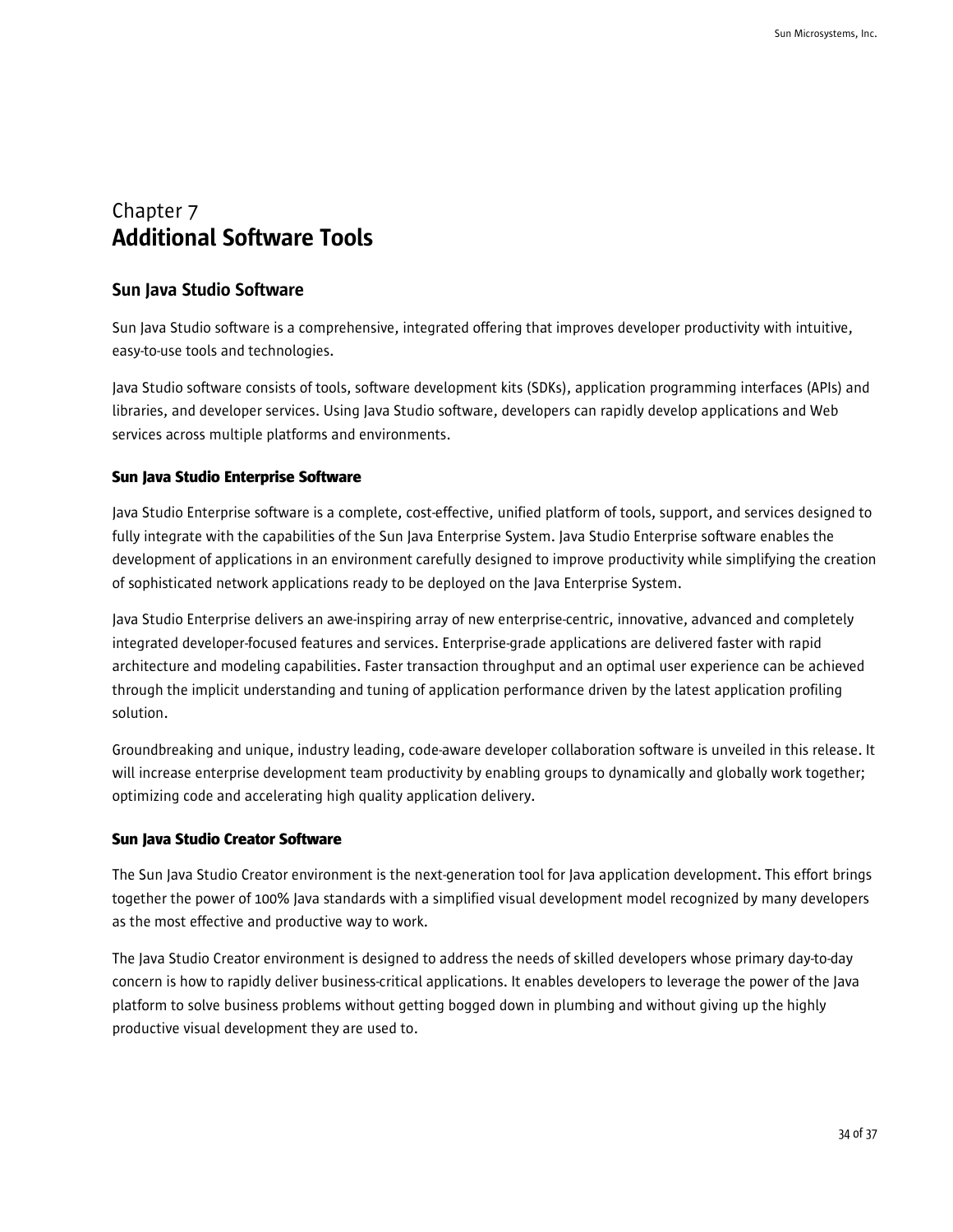Sun has always focused on making Java technologies robust. The Java Studio Creator development environment demonstrates a new direction: highly robust, powerful technologies that can be used productively and effectively. With the Java Studio Creator environment, Sun delivers a complete solution for key requirements that customers have stated are increasingly important.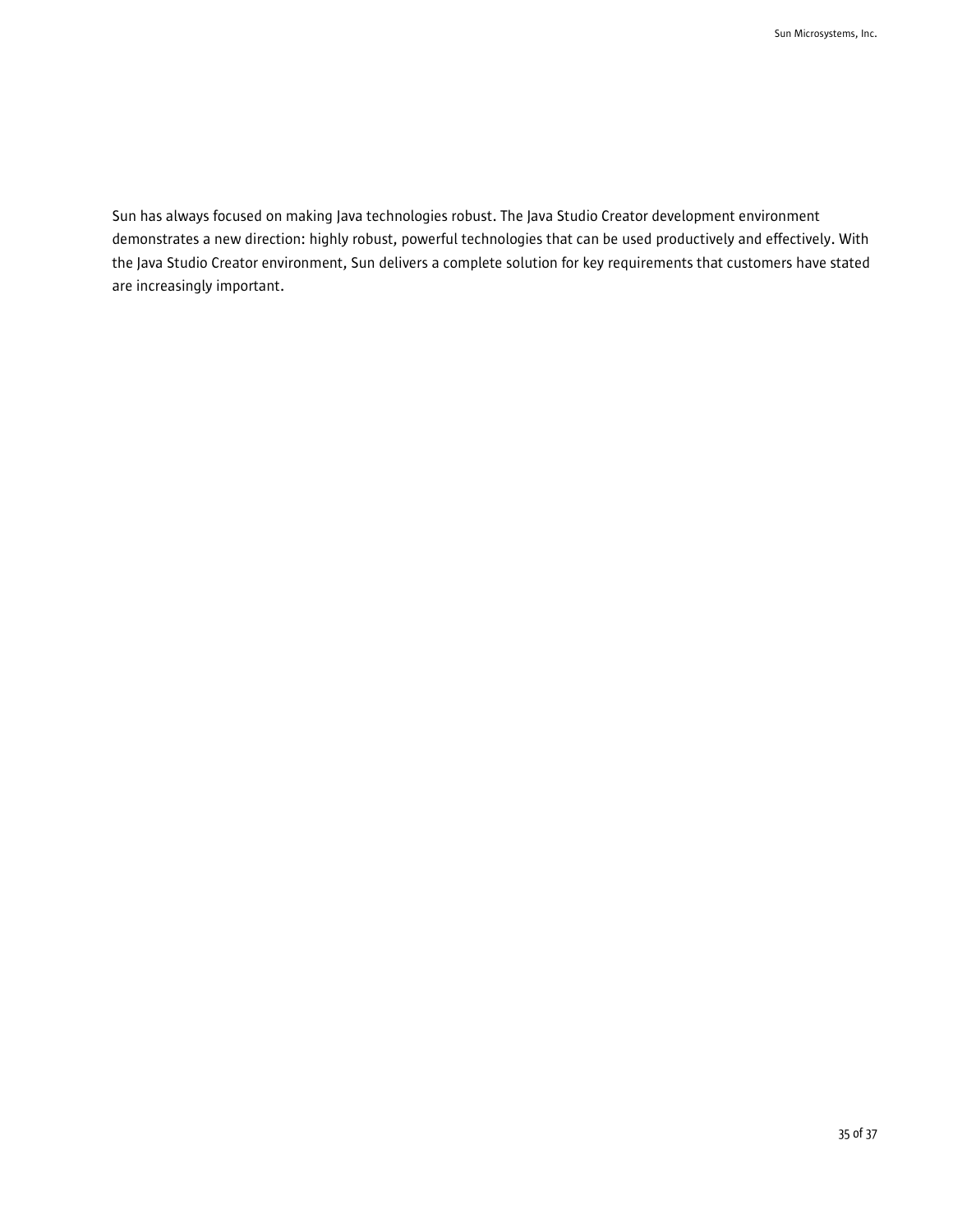## Chapter 8 Conclusion

The Sun Ultra 20 Workstation is designed for high-performance, scalability, and flexibility at a cost-effective price in a common deskside tower enclosure. It features 64-bit performance, large memory support, I/O capability to support low-latency, high-bandwidth interconnects for technical computing, 32-bit x64 compatibility, multiple OS support, and a wide range of peripheral and ISV support. Customers can run their current 32-bit applications and leverage their existing knowledge base while laying a foundation that can take advantage of the future benefits of next-generation 64-bit operating systems and applications.

#### References

Sun regularly posts product information in the form of data sheets, specifications, and white papers. Look for these and other Sun technology papers at http://www.sun.com. For documentation on the Sun Ultra 20 Workstation as well as all other Sun hardware platforms, visit http://docs.sun.com.